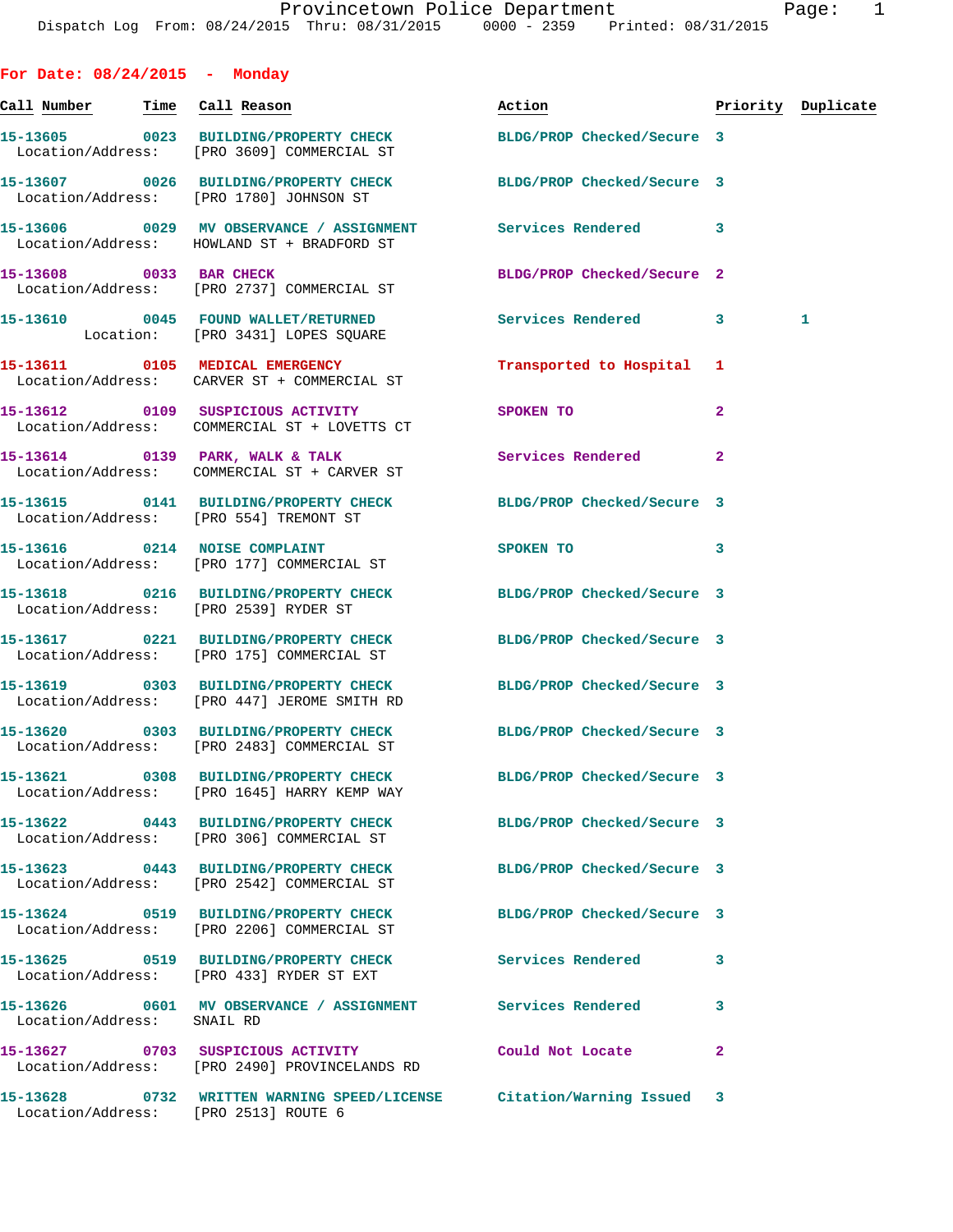|                                      | Provincetown Police Department<br>Dispatch Log From: 08/24/2015 Thru: 08/31/2015 0000 - 2359 Printed: 08/31/2015 |                           |                | Page:        | -2 |
|--------------------------------------|------------------------------------------------------------------------------------------------------------------|---------------------------|----------------|--------------|----|
|                                      | 15-13629 0828 COURT RUN<br>Location/Address: [PRO 542] SHANK PAINTER RD                                          | Services Rendered 3       |                |              |    |
|                                      | 15-13630 0855 BUILDING/PROPERTY CHECK BLDG/PROP Checked/Secure 3<br>Location/Address: [PRO 564] BAYBERRY AVE     |                           |                |              |    |
|                                      | 15-13631 1001 MV ACCIDENT<br>Location/Address: [PRO 1627] COMMERCIAL ST                                          | Investigated              | $\mathbf{1}$   |              |    |
| 15-13632 1023 LOST IPAD              | Location/Address: [PRO 542] SHANK PAINTER RD                                                                     | Services Rendered 3       |                |              |    |
|                                      | 15-13633 1054 FOUND IPHONE<br>Location/Address: [PRO 1457] COMMERCIAL ST                                         | Services Rendered         | 3              |              |    |
|                                      | 15-13634 1119 ELEVATOR ALRAM 1997 Services Rendered 3<br>Location/Address: [PRO 105] COMMERCIAL ST               |                           |                |              |    |
|                                      | 15-13635 1124 MEDICAL ASSIST<br>Location/Address: [PRO 2144] CONWELL ST                                          | Services Rendered 1       |                |              |    |
| Location/Address: WEST VINE ST       | 15-13636 1125 PARKING COMPLAINT CONSTANT GONE ON ARRIVAL                                                         |                           | 3              |              |    |
|                                      | 15-13637 1153 LOOSE DOG<br>Location/Address: [PRO 564] BAYBERRY AVE                                              | Investigated              | $\mathbf{2}$   |              |    |
|                                      | 15-13638 1206 PARKED MV COMPLAINT<br>Location/Address: [PRO 1588] PEARL ST                                       | SPOKEN TO                 | $\overline{a}$ |              |    |
|                                      | 15-13639 1212 ALLERGIC REACTION BEE STING PATIENT REFUSAL 1<br>Location/Address: [PRO 2490] PROVINCELANDS RD     |                           |                |              |    |
|                                      | 15-13640 1222 COMPLAINT<br>Location/Address: [PRO 105] COMMERCIAL ST                                             | <b>Services Rendered</b>  | 3              |              |    |
|                                      | 15-13642 1233 TRAFFIC CONTROL<br>Location/Address: CONWELL ST + BRADFORD ST                                      | Services Rendered 3       |                |              |    |
|                                      | 15-13643 1249 ATTEMPTED PHONE SCAM No Action Required<br>Location/Address: [PRO 827] COMMERCIAL ST               |                           | $\mathbf{2}$   |              |    |
| Location/Address: [PRO 2513] ROUTE 6 | 15-13645 1346 MV DISABLED                                                                                        | <b>Services Rendered</b>  |                |              |    |
| 15-13646 1517 LOST KEYS              | Location/Address: [PRO 542] SHANK PAINTER RD                                                                     | Services Rendered 3       |                |              |    |
|                                      | 15-13647 1609 MEDICAL EMERGENCY<br>Location/Address: [PRO 527] RYDER ST EXT                                      | <b>PATIENT REFUSAL</b>    | 1              |              |    |
|                                      | 15-13648   1617   BUILDING/PROPERTY CHECK   No Action Required<br>Location/Address: [PRO 517] RACE POINT RD      |                           | $\mathbf{3}$   |              |    |
|                                      | 15-13649 1617 MEDICAL EMERGENCY<br>Location/Address: [PRO 517] RACE POINT RD                                     | Transported to Hospital 1 |                |              |    |
|                                      | 15-13650 1704 PARK, WALK & TALK<br>Location/Address: [PRO 105] COMMERCIAL ST                                     | No Action Required        | 2              |              |    |
|                                      | 15-13651 1745 MEDICAL EMERGENCY<br>Location/Address: [PRO 1086] PRINCE ST                                        | Services Rendered 1       |                |              |    |
|                                      | 15-13652 1846 BUILDING/PROPERTY CHECK BLDG/PROP Checked/Secure 3<br>Location/Address: [PRO 2898] JEROME SMITH RD |                           |                |              |    |
|                                      | 15-13653 1909 PHONE CALLS<br>Location/Address: [PRO 2975] BAYBERRY AVE                                           | Services Rendered 2       |                |              |    |
|                                      |                                                                                                                  |                           |                | $\mathbf{1}$ |    |

Location/Address: [PRO 2206] COMMERCIAL ST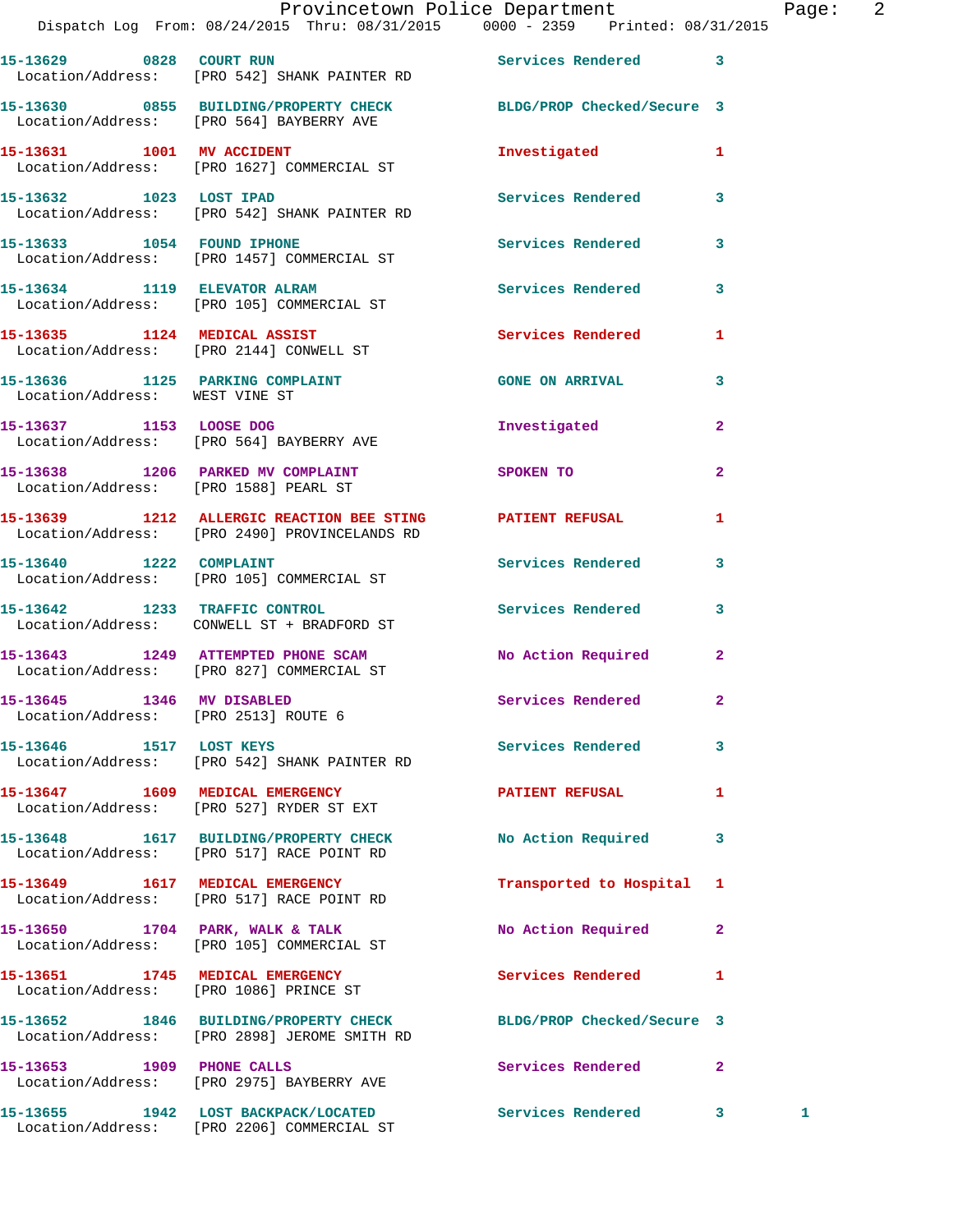Dispatch Log From: 08/24/2015 Thru: 08/31/2015 0000 - 2359 Printed: 08/31/2015

|                                                        | 15-13656 2027 BUILDING/PROPERTY CHECK<br>Location/Address: [PRO 519] RACE POINT RD                            | BLDG/PROP Checked/Secure 3 |                |    |
|--------------------------------------------------------|---------------------------------------------------------------------------------------------------------------|----------------------------|----------------|----|
|                                                        | 15-13657 2047 PARK, WALK & TALK<br>Location/Address: [PRO 105] COMMERCIAL ST                                  | Services Rendered 2        |                |    |
|                                                        | 15-13658 2048 BUILDING/PROPERTY CHECK<br>Location/Address: [PRO 182] COMMERCIAL ST                            | BLDG/PROP Checked/Secure 3 |                |    |
|                                                        | 15-13659 2052 PROPERTY CHECK REQUEST Services Rendered<br>Location/Address: [PRO 1989] COMMERCIAL ST          |                            | 3              |    |
|                                                        | 15-13660 2101 COMPLAINT - STREET PERFORMERS Services Rendered 3<br>Location/Address: [PRO 3094] COMMERCIAL ST |                            |                |    |
|                                                        | 15-13661 2113 MV STOP<br>Location/Address: [PRO 33] BRADFORD ST                                               | <b>VERBAL WARNING</b>      | 3              |    |
|                                                        | 15-13662 2117 MEDICAL EMERGENCY<br>Location/Address: [PRO 550] STANDISH ST                                    | Transported to Hospital    | 1              |    |
| 15-13663 2205 MV STOP<br>Location/Address: CEMETERY RD |                                                                                                               | <b>VERBAL WARNING</b>      | 3              |    |
| 15-13664 2208 MV STOP                                  | Location/Address: CONWELL ST + CEMETERY RD                                                                    | <b>VERBAL WARNING</b>      | 3              |    |
|                                                        | 15-13665 2212 BUILDING/PROPERTY CHECK<br>Location/Address: [PRO 1952] COMMERCIAL ST                           | BLDG/PROP Checked/Secure 3 |                |    |
|                                                        | 15-13666 2237 MV COMPLAINT<br>Location/Address: ROUTE 6 + SNAIL RD                                            | <b>GONE ON ARRIVAL</b>     | $\mathbf{2}$   |    |
|                                                        | 15-13668 2356 B & E BURGLARY<br>Location/Address: [OT] BEACH VIEW DR                                          | Investigated               | $\overline{a}$ |    |
| For Date: $08/25/2015$ - Tuesday                       |                                                                                                               |                            |                |    |
|                                                        | 15-13671 0010 ASSIST CITIZEN<br>Location/Address: [PRO 542] SHANK PAINTER RD                                  | Services Rendered 3        |                |    |
|                                                        | 15-13670 0018 LOBBY TRAFFIC<br>Location/Address: [PRO 542] SHANK PAINTER RD                                   | Services Rendered          | $\mathbf{2}$   | 30 |
| 15-13673 0054 COMPLAINT                                | Location/Address: [PRO 2675] COMMERCIAL ST                                                                    | <b>SPOKEN TO</b>           | 3              |    |
|                                                        | 15-13674 0102 MEDICAL EMERGENCY<br>Location/Address: [PRO 542] SHANK PAINTER RD<br>Refer To $P/C$ : 15-245-AR | <b>PATIENT REFUSAL</b>     | 1              |    |
|                                                        | 15-13676 0138 BUILDING/PROPERTY CHECK<br>Location/Address: [PRO 105] COMMERCIAL ST                            | BLDG/PROP Checked/Secure 3 |                |    |
| 15-13677 0338 COMPLAINT                                | Location/Address: [PRO 18] BRADFORD ST                                                                        | Services Rendered          | 3              |    |
|                                                        | 15-13678 0521 BUILDING/PROPERTY CHECK<br>Location/Address: [PRO 1989] COMMERCIAL ST                           | BLDG/PROP Checked/Secure 3 |                |    |
|                                                        | 15-13679 0536 BUILDING/PROPERTY CHECK<br>Location/Address: [PRO 3259] MACMILLAN WHARF                         | Services Rendered          | 3              |    |
|                                                        | 15-13680 0604 FLIGHT COVERAGE<br>Location/Address: [PRO 516] RACE POINT RD                                    | Services Rendered          | $\mathbf{2}$   |    |
|                                                        | 15-13681 0728 PARK, WALK & TALK                                                                               | Services Rendered          | $\mathbf{2}$   |    |

Location/Address: [PRO 3430] COMMERCIAL ST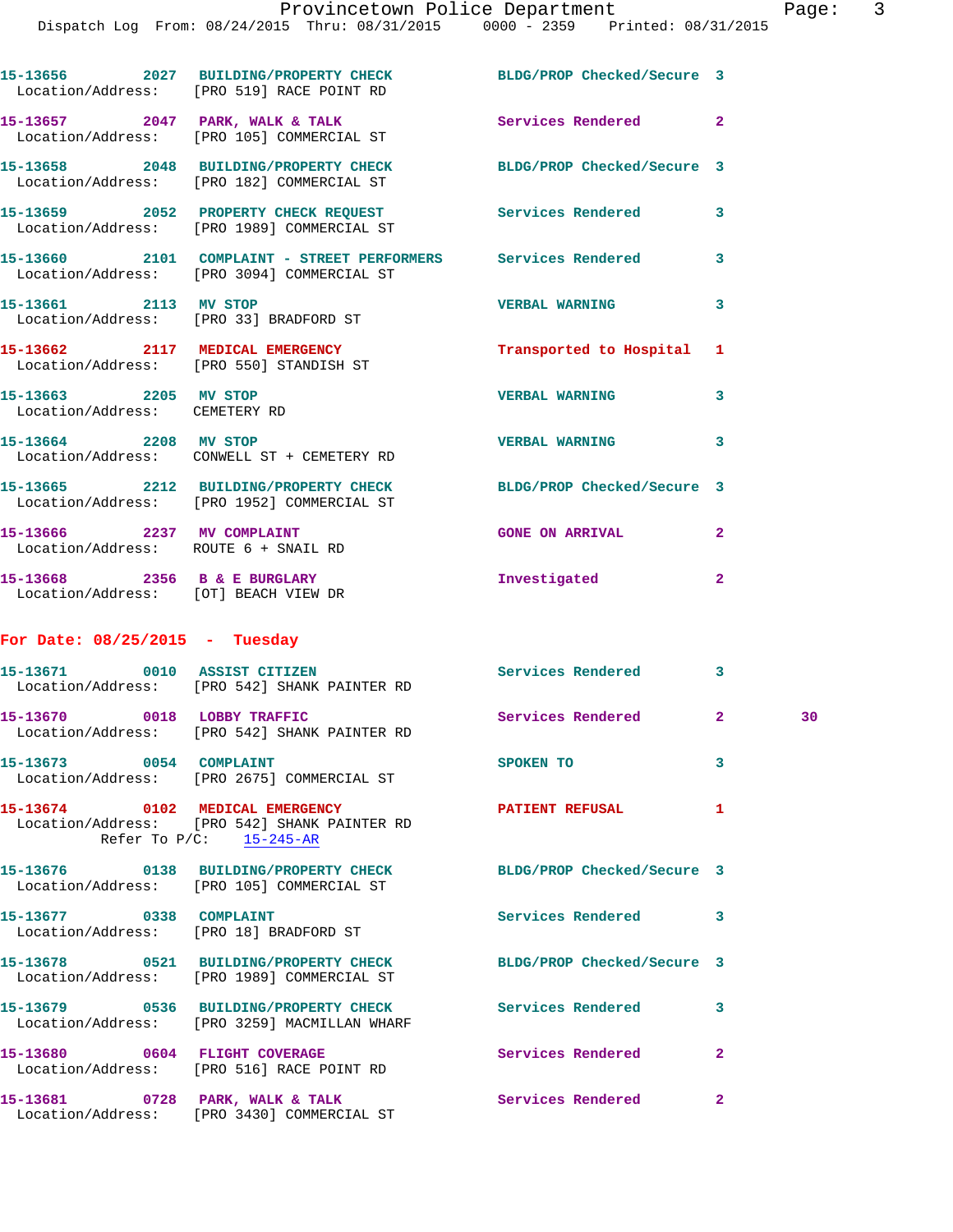|                                        | Provincetown Police Department Fage: 4<br>Dispatch Log From: 08/24/2015 Thru: 08/31/2015 0000 - 2359 Printed: 08/31/2015 |                            |                |
|----------------------------------------|--------------------------------------------------------------------------------------------------------------------------|----------------------------|----------------|
|                                        | 15-13682 0826 MV COMPLAINT SPOKEN TO<br>Location/Address: [PRO 447] JEROME SMITH RD                                      |                            | $\overline{2}$ |
|                                        | 15-13683 0900 BIKE GENERAL<br>Location/Address: STANDISH ST + BRADFORD ST                                                | Services Rendered 2        |                |
|                                        | 15-13684     0955   LARCENY /FORGERY/ FRAUD        Services Rendered<br>Location/Address:    [PRO 3348] WEST VINE ST     |                            | $\mathbf{2}$   |
|                                        | 15-13686 1017 SUSPICIOUS ACTIVITY Unfounded<br>Location/Address: [PRO 300] COMMERCIAL ST                                 |                            | $\mathbf{2}$   |
|                                        | 15-13687 1022 BIKE GENERAL/COMPLAINT Services Rendered 2<br>Location/Address: [PRO 542] SHANK PAINTER RD                 |                            |                |
|                                        | Location/Address: [PRO 105] COMMERCIAL ST                                                                                |                            | 3              |
|                                        | 15-13690 1037 FOUND WALLET<br>Location/Address: [PRO 105] COMMERCIAL ST                                                  | Services Rendered 3        |                |
|                                        | 15-13691 1056 COMPLAINT<br>Location/Address: [PRO 217] COMMERCIAL ST                                                     | Services Rendered          | 3              |
|                                        | 15-13694 1152 BIKE GENERAL/LOCKED Services Rendered 2<br>Location/Address: CONANT ST + COMMERCIAL ST                     |                            |                |
| Location/Address: [PRO 11] BRADFORD ST | 15-13695 1233 VANDALISM                                                                                                  | SPOKEN TO                  | 3              |
| 15-13696 1238 FOLLOW UP                | Location/Address: [PRO 3075] SHANK PAINTER RD                                                                            | SPOKEN TO                  | $\overline{2}$ |
|                                        | 15-13697 1256 FOUND DRIVER'S LICENSE Services Rendered<br>Location/Address: [PRO 542] SHANK PAINTER RD                   |                            | 3              |
|                                        | 15-13698 1305 PARKING COMPLAINT / GENERAL Citation/Warning Issued 3<br>Location/Address: [PRO 1845] BROWNE ST            |                            |                |
|                                        | 15-13699 1306 LARCENY / FORGERY / FRAUD SPOKEN TO<br>Location/Address: [PRO 542] SHANK PAINTER RD                        |                            | $\mathbf{2}$   |
|                                        | 15-13700 1358 BUILDING/PROPERTY CHECK<br>Location/Address: [PRO 105] COMMERCIAL ST                                       | BLDG/PROP Checked/Secure 3 |                |
| 15-13701 1405 MV STOP                  | Location/Address: [PRO 396] COMMERCIAL ST                                                                                | <b>VERBAL WARNING</b>      | 3              |
|                                        | 15-13702 1422 SUSPICIOUS ACTIVITY<br>Location/Address: [PRO 1885] FRANKLIN ST                                            | Services Rendered          | $\mathbf{2}$   |
|                                        | 15-13703 1455 ANIMAL CALL/DOG<br>Location/Address: [PRO 526] RYDER ST EXT                                                | <b>GONE ON ARRIVAL</b>     | 2              |
|                                        | 15-13705 1608 MEDICAL EMERGENCY<br>Location/Address: [PRO 3259] MACMILLAN WHARF                                          | Transported to Hospital 1  |                |
| 15-13706 1614 FOLLOW UP                | Location/Address: [PRO 3075] SHANK PAINTER RD                                                                            | Services Rendered          | 2              |

Location/Address: [PRO 3075] S **15-13707 1654 BUILDING/PROPERTY CHECK BLDG/PROP Checked/Secure 3**  Location/Address: [PRO 2483] COMMERCIAL ST **15-13708 1711 ALARM - GENERAL Services Rendered 1**  Location/Address: [PRO 2496] BAYBERRY AVE **15-13709 1736 ANIMAL CALL/DOG ON ROOF Services Rendered 2**  Location/Address: [PRO 1301] BREWSTER ST

**15-13710 1947 BUILDING/PROPERTY CHECK BLDG/PROP Checked/Secure 3**  Location/Address: [PRO 519] RACE POINT RD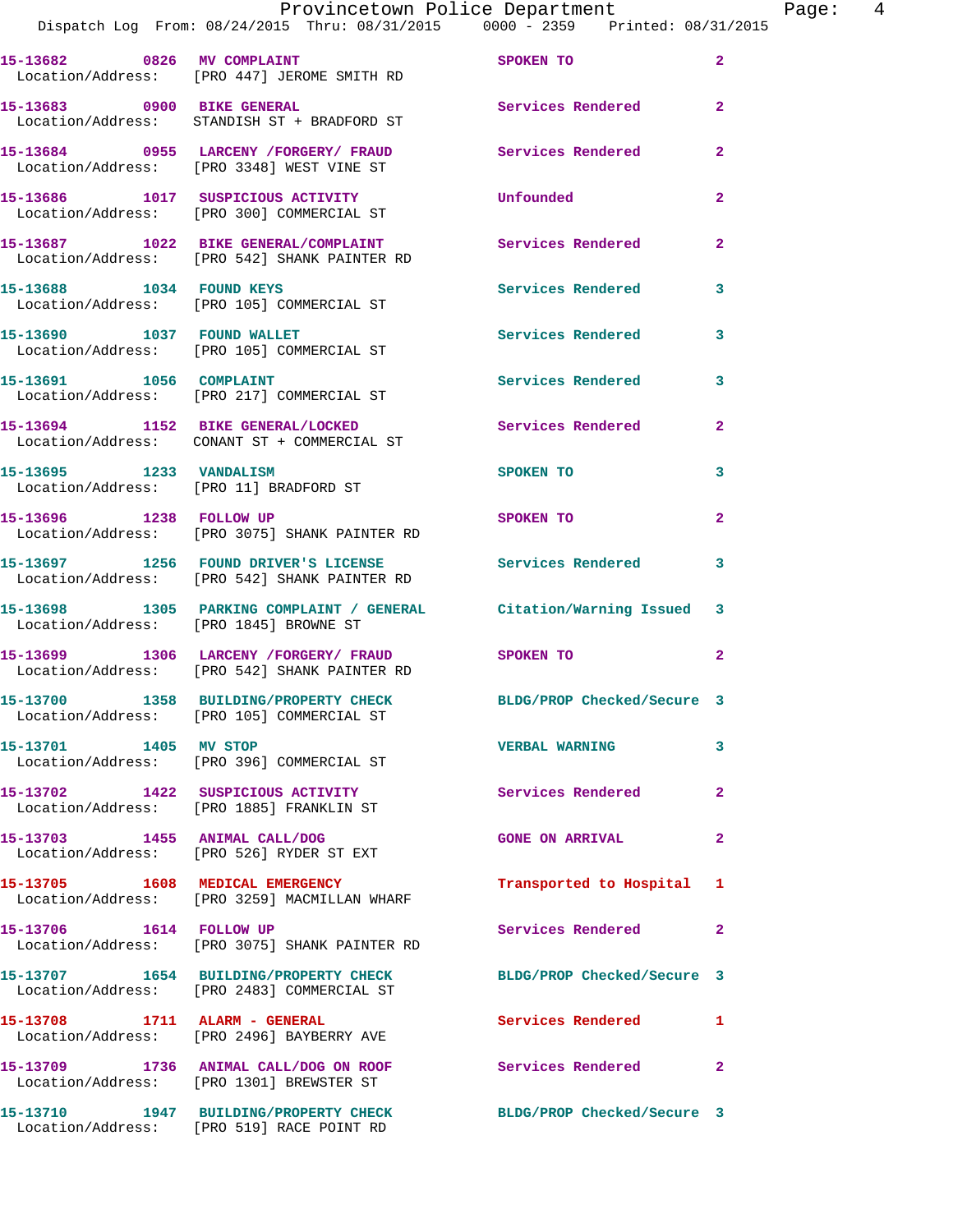|                                                                | 15-13711 2008 BUILDING/PROPERTY CHECK BLDG/PROP Checked/Secure 3<br>Location/Address: [PRO 2898] JEROME SMITH RD |                            |                         |
|----------------------------------------------------------------|------------------------------------------------------------------------------------------------------------------|----------------------------|-------------------------|
| 15-13712 2018 MV STOP<br>Location/Address: [PRO 2101] SNAIL RD |                                                                                                                  | VERBAL WARNING 3           |                         |
|                                                                | 15-13713 2110 BUILDING/PROPERTY CHECK BLDG/PROP Checked/Secure 3<br>Location/Address: [PRO 2206] COMMERCIAL ST   |                            |                         |
| Location/Address: [PRO 512] PRINCE ST                          | 15-13714 2132 BUILDING/PROPERTY CHECK BLDG/PROP Checked/Secure 3                                                 |                            |                         |
| Location/Address: RYDER ST                                     | 15-13715 2148 PARKING COMPLAINT / GENERAL Services Rendered 3                                                    |                            |                         |
| 15-13716 2230 MV DISABLED<br>Location/Address: ROUTE 6         |                                                                                                                  | <b>Services Rendered</b>   | $\overline{2}$          |
|                                                                | 15-13718 2312 COMPLAINT - STREET PERFORMERS SPOKEN TO<br>Location/Address: [PRO 596] COMMERCIAL ST               |                            | 3                       |
|                                                                | 15-13719 2315 ASSIST CITIZEN<br>Location/Address: [PRO 542] SHANK PAINTER RD                                     | Services Rendered 3        |                         |
| Location/Address: [PRO 446] HOWLAND ST                         | 15-13720 2347 BUILDING/PROPERTY CHECK                                                                            | BLDG/PROP Checked/Secure 3 |                         |
|                                                                | 15-13721 2353 MV OBSERVANCE / ASSIGNMENT Services Rendered 3<br>Location/Address: [PRO 595] BRADFORD ST          |                            |                         |
| 15-13722 2359 MV STOP<br>Location/Address: ALLERTON ST         |                                                                                                                  | <b>VERBAL WARNING</b>      | $\overline{\mathbf{3}}$ |
| For Date: $08/26/2015$ - Wednesday                             |                                                                                                                  |                            |                         |
| 15-13723 0004 LORRY TRAFFIC                                    |                                                                                                                  | Services Rendered          | - 2                     |

|                                                    | 15-13723 0004 LOBBY TRAFFIC<br>Location/Address: [PRO 542] SHANK PAINTER RD           | <b>Services Rendered</b>   | $\mathbf{2}$            |
|----------------------------------------------------|---------------------------------------------------------------------------------------|----------------------------|-------------------------|
|                                                    | 15-13724 0028 MV OBSERVANCE / ASSIGNMENT<br>Location/Address: RYDER ST + BRADFORD ST  | No Action Required 3       |                         |
|                                                    | Location/Address: [PRO 1989] COMMERCIAL ST                                            | BLDG/PROP Checked/Secure 3 |                         |
| 15-13726 0043 MV STOP                              | Location/Address: JOHNSON ST + BRADFORD ST                                            | <b>VERBAL WARNING</b>      | $\overline{\mathbf{3}}$ |
|                                                    | 15-13729 0116 BUILDING/PROPERTY CHECK<br>Location/Address: [PRO 3609] COMMERCIAL ST   | BLDG/PROP Checked/Secure 3 |                         |
| Location/Address:                                  | 15-13730 0135 MEDICAL EMERGENCY<br>[PRO 3144] COMMERCIAL ST                           | Transported to Hospital 1  |                         |
| 15-13731 0148 NOISE COMPLAINT<br>Location/Address: | [PRO 1666] BANGS ST                                                                   | SPOKEN TO                  | $\mathbf{3}$            |
|                                                    | 15-13732 0222 BUILDING/PROPERTY CHECK<br>Location/Address: [PRO 530] SHANK PAINTER RD | BLDG/PROP Checked/Secure 3 |                         |
| Location/Address:                                  | 15-13733 0320 BUILDING/PROPERTY CHECK<br>[PRO 2483] COMMERCIAL ST                     | BLDG/PROP Checked/Secure 3 |                         |
|                                                    | 15-13734 0434 BUILDING/PROPERTY CHECK<br>Location/Address: [PRO 1646] WINSLOW ST      | BLDG/PROP Checked/Secure 3 |                         |
| 15-13735 0522 ANIMAL CALL                          | Location/Address: [PRO 526] RYDER ST EXT                                              | Services Rendered          | $\overline{2}$          |
|                                                    | 15-13736 0538 BUILDING/PROPERTY CHECK BLDG/PROP Checked/Secure 3                      |                            |                         |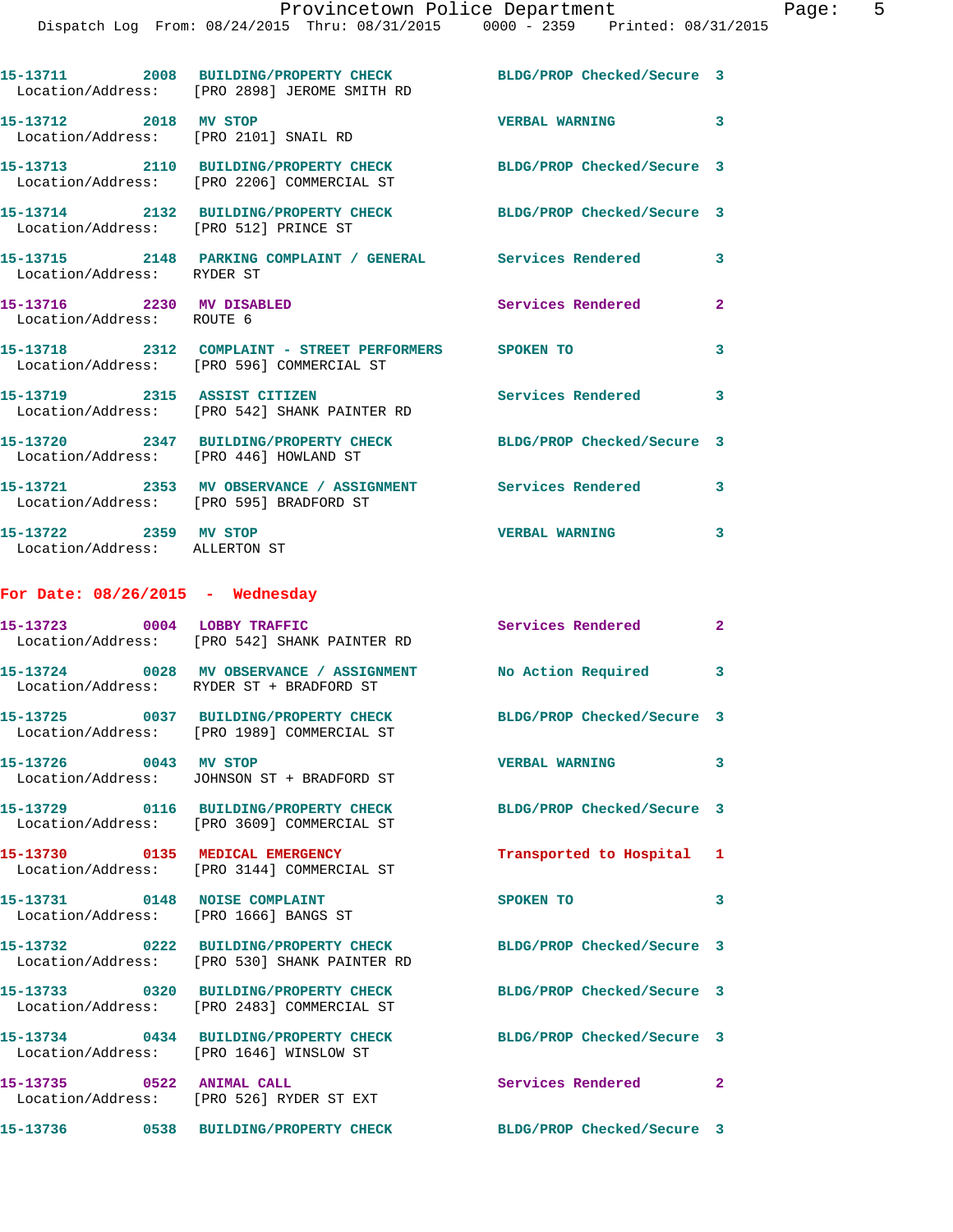|                                                            | Dispatch Log From: 08/24/2015 Thru: 08/31/2015 0000 - 2359 Printed: 08/31/2015                                 | Provincetown Police Department | Page: 6      |
|------------------------------------------------------------|----------------------------------------------------------------------------------------------------------------|--------------------------------|--------------|
|                                                            | Location/Address: [PRO 1778] SHANK PAINTER RD                                                                  |                                |              |
|                                                            | 15-13737 0540 PARK, WALK & TALK Services Rendered 2<br>Location: [PRO 3431] LOPES SQUARE                       |                                |              |
| Location/Address: HARRY KEMP WAY                           | 15-13738 0637 ASSIST AGENCY / DPW Services Rendered                                                            |                                | $\mathbf{3}$ |
|                                                            | 15-13739 0722 ANIMAL CALL/PET PANTRY Services Rendered 2<br>Location/Address: [PRO 3296] SHANK PAINTER RD      |                                |              |
|                                                            | 15-13740 0746 AIRCRAFT/FLIGHT COV Services Rendered<br>Location/Address: [PRO 516] RACE POINT RD               |                                | $\mathbf{2}$ |
|                                                            | 15-13741 0802 SERVICE CALL/COURT Services Rendered 3<br>Location/Address: [PRO 542] SHANK PAINTER RD           |                                |              |
|                                                            | 15-13742 0830 BUILDING/PROPERTY CHECK Services Rendered 3<br>Location/Address: [PRO 2977] COMMERCIAL ST        |                                |              |
|                                                            | 15-13743 0835 BUILDING/PROPERTY CHECK BLDG/PROP Checked/Secure 3<br>Location/Address: [PRO 2483] COMMERCIAL ST |                                |              |
|                                                            | 15-13744 0840 BUILDING/PROPERTY CHECK BLDG/PROP Checked/Secure 3<br>Location/Address: [PRO 2206] COMMERCIAL ST |                                |              |
|                                                            | 15-13745 0851 ASSIST CITIZEN/WELLNESS CHECK Services Rendered 3<br>Location/Address: [PRO 442] HARRY KEMP WAY  |                                |              |
|                                                            | 15-13746 0903 MV COMPLAINT<br>Location/Address: [PRO 1615] BANGS ST                                            | Services Rendered 2            |              |
|                                                            | 15-13748 0910 PARK, WALK & TALK<br>Location/Address: [PRO 105] COMMERCIAL ST                                   | Services Rendered              | $\mathbf{2}$ |
|                                                            | 15-13747 0925 SERVICE CALL/WATER DEPT Services Rendered 3<br>Location/Address: RACE POINT RD + NELSON AVE      |                                |              |
| Location/Address: [PRO 571] ALDEN ST                       | 15-13749 0942 BUILDING/PROPERTY CHECK BLDG/PROP Checked/Secure 3                                               |                                |              |
| 15-13750 1016 LOST WALLET                                  | Location/Address: [PRO 3296] SHANK PAINTER RD                                                                  | Services Rendered 3            |              |
|                                                            | 15-13751 1024 MV OBSERVANCE / ASSIGNMENT Services Rendered 3<br>Location/Address: HIGH POLE HL + BRADFORD ST   |                                |              |
|                                                            | 15-13752 1028 PARK, WALK & TALK<br>Location/Address: [PRO 2500] COMMERCIAL ST                                  | Services Rendered 2            |              |
| 15-13753 1033 WIRES DOWN                                   | Location/Address: [PRO 3303] STANDISH ST                                                                       | Removed Hazard                 | $\mathbf{2}$ |
| Location/Address: RACE POINT RD                            | 15-13754 1044 ANIMAL CALL/DOGS BARKING Services Rendered                                                       |                                | -2           |
| 15-13755 1046 MV STOP                                      | Location/Address: BRADFORD ST + MONTELLO ST                                                                    | <b>VERBAL WARNING</b>          | 3            |
| 15-13756 1050 MV STOP                                      | Location/Address: [PRO 2518] ROUTE 6                                                                           | <b>VERBAL WARNING</b>          | 3            |
| 15-13757 1053 MV STOP                                      | Location/Address: [PRO 530] SHANK PAINTER RD                                                                   | <b>VERBAL WARNING</b>          | 3            |
| 15-13758 1104 COMPLAINT<br>Location/Address: RACE POINT RD |                                                                                                                | SPOKEN TO                      | 3            |
|                                                            | 15-13759 1112 ALARM - GENERAL<br>Location/Address: [PRO 2859] BRADFORD ST                                      | <b>False Alarm</b>             | $\mathbf{1}$ |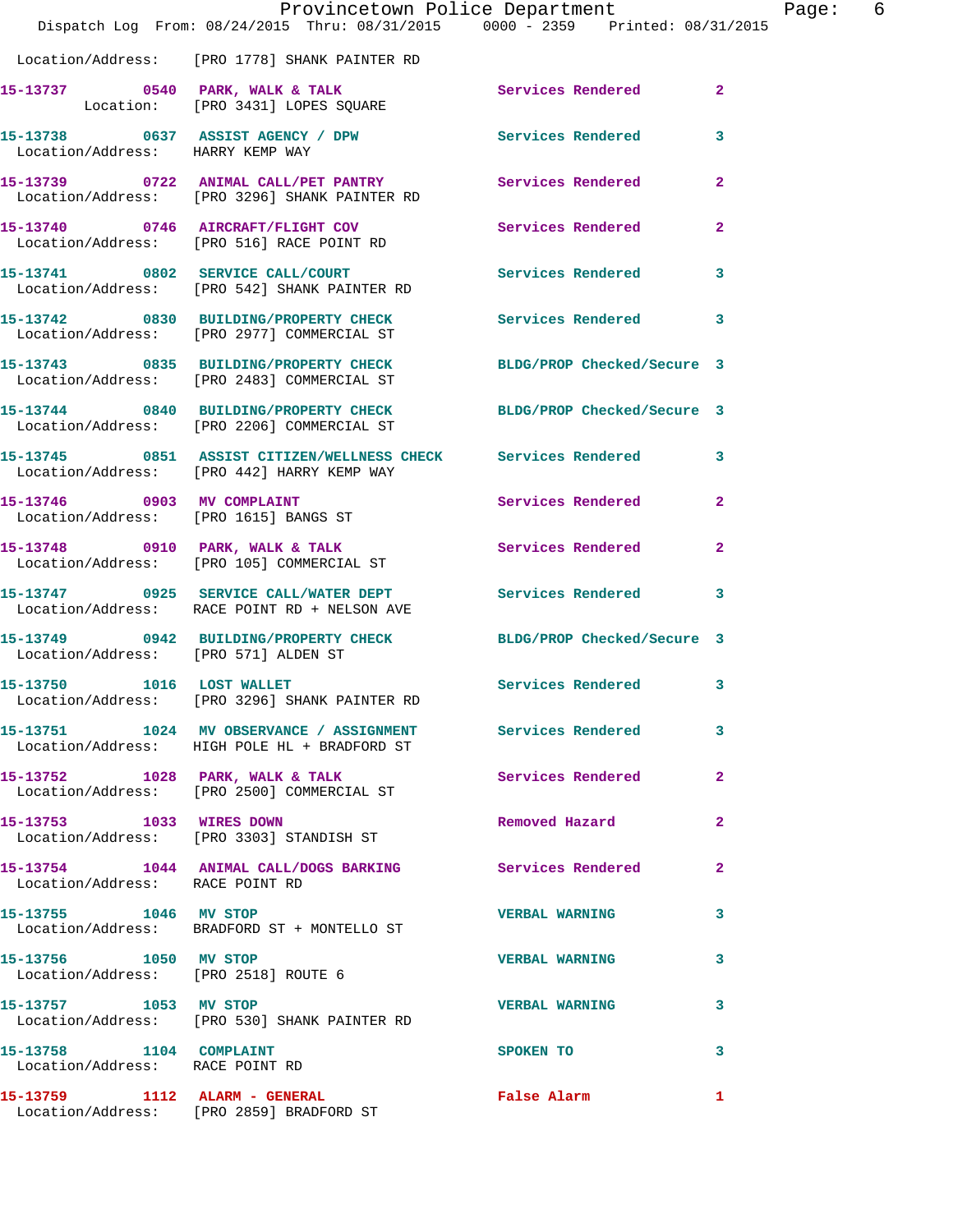|                                                           | Provincetown Police Department<br>Dispatch Log From: 08/24/2015 Thru: 08/31/2015 0000 - 2359 Printed: 08/31/2015  |                     | Page: 7      |
|-----------------------------------------------------------|-------------------------------------------------------------------------------------------------------------------|---------------------|--------------|
|                                                           | 15-13760 1125 BIKE GENERAL Services Rendered 2                                                                    |                     |              |
| Location/Address: COMMERCIAL ST                           |                                                                                                                   |                     |              |
|                                                           | 15-13761 1142 SUSPICIOUS ACTIVITY 1142 Services Rendered 2<br>Location/Address: [PRO 208] COMMERCIAL ST           |                     |              |
| Location: RYDER ST EXT                                    | 15-13763 1217 MEDICAL EMERGENCY/MENTAL HEALT Transported to Hospital 1                                            |                     |              |
|                                                           | 15-13764 1236 FOUND WALLET<br>Location/Address: [PRO 542] SHANK PAINTER RD                                        | Services Rendered 3 |              |
|                                                           | 15-13765 1244 PROPERTY DAMAGE<br>Location/Address: [PRO 661] STANDISH ST                                          | SPOKEN TO           | $\mathbf{3}$ |
|                                                           | 15-13766 1252 PARK, WALK & TALK 1997 Services Rendered Location/Address: [PRO 537] SHANK PAINTER RD               |                     | $\mathbf{2}$ |
|                                                           | 15-13768 1306 MV COMPLAINT<br>Location/Address: [PRO 1156] WINSLOW ST                                             | Services Rendered   | $\mathbf{2}$ |
|                                                           | 15-13767 1311 SERVICE CALL<br>Location/Address: [PRO 3222] ALDEN ST                                               | Services Rendered   | 3            |
|                                                           | 15-13769 1401 MEDICAL EMERGENCY<br>Location/Address: [PRO 1892] SHANK PAINTER RD                                  | Services Rendered 1 |              |
|                                                           | 15-13770 1410 BUILDING/PROPERTY CHECK BLDG/PROP Checked/Secure 3<br>Location/Address: [PRO 105] COMMERCIAL ST     |                     |              |
|                                                           | 15-13771 1413 PARKING COMPLAINT / GENERAL Services Rendered 3<br>Location/Address: [PRO 3456] RYDER ST EXT        |                     |              |
|                                                           | 15-13772 1441 PARKING COMPLAINT / GENERAL Services Rendered 3<br>Location/Address: [PRO 165] COMMERCIAL ST        |                     |              |
| Location/Address: [PRO 3287] ROUTE 6                      | 15-13773 1444 BUILDING/PROPERTY CHECK BLDG/PROP Checked/Secure 3                                                  |                     |              |
|                                                           | 15-13774 1519 PARKING COMPLAINT / GENERAL Services Rendered 3<br>Location/Address: [PRO 3299] BLUEBERRY AVE       |                     |              |
| 15-13775 1524 TRESPASS<br>Location/Address: RACE POINT RD |                                                                                                                   | Could Not Locate 2  |              |
|                                                           | 15-13776 1549 BUILDING/PROPERTY CHECK BLDG/PROP Checked/Secure 3<br>Location/Address: [PRO 3259] MACMILLAN WHARF  |                     |              |
|                                                           |                                                                                                                   | Services Rendered 2 |              |
|                                                           | 15-13779 1624 PARKING COMPLAINT / GENERAL SPOKEN TO<br>Location/Address: [PRO 3456] RYDER ST EXT                  |                     | 3            |
|                                                           | 15-13780 1635 911 GENERAL/MISDIAL<br>Location/Address: [PRO 183] COMMERCIAL ST                                    | SPOKEN TO           | 1            |
|                                                           | 15-13781 1713 BAR CHECK<br>Location/Address: [PRO 3837] COMMERCIAL ST                                             | Services Rendered 2 |              |
|                                                           | 15-13782 1821 ASSIST AGENCY / MUTUAL AID Could Not Locate 3<br>Location/Address: [PRO 1760] PRISCILLA ALDEN RD    |                     |              |
| Refer To Arrest: 15-247-AR                                | 15-13783 1925 SERVE WARRANT<br>Location/Address: [PRO 542] SHANK PAINTER RD                                       | Arrest(s) Made 3    |              |
|                                                           | 15-13784 1937 BUILDING/PROPERTY CHECK BLDG/PROP Checked/Secure 3<br>Location/Address: [PRO 519] RACE POINT RD     |                     |              |
|                                                           | 15-13785               1945     MV  OBSERVANCE  /  ASSIGNMENT                 Services  Rendered                3 |                     |              |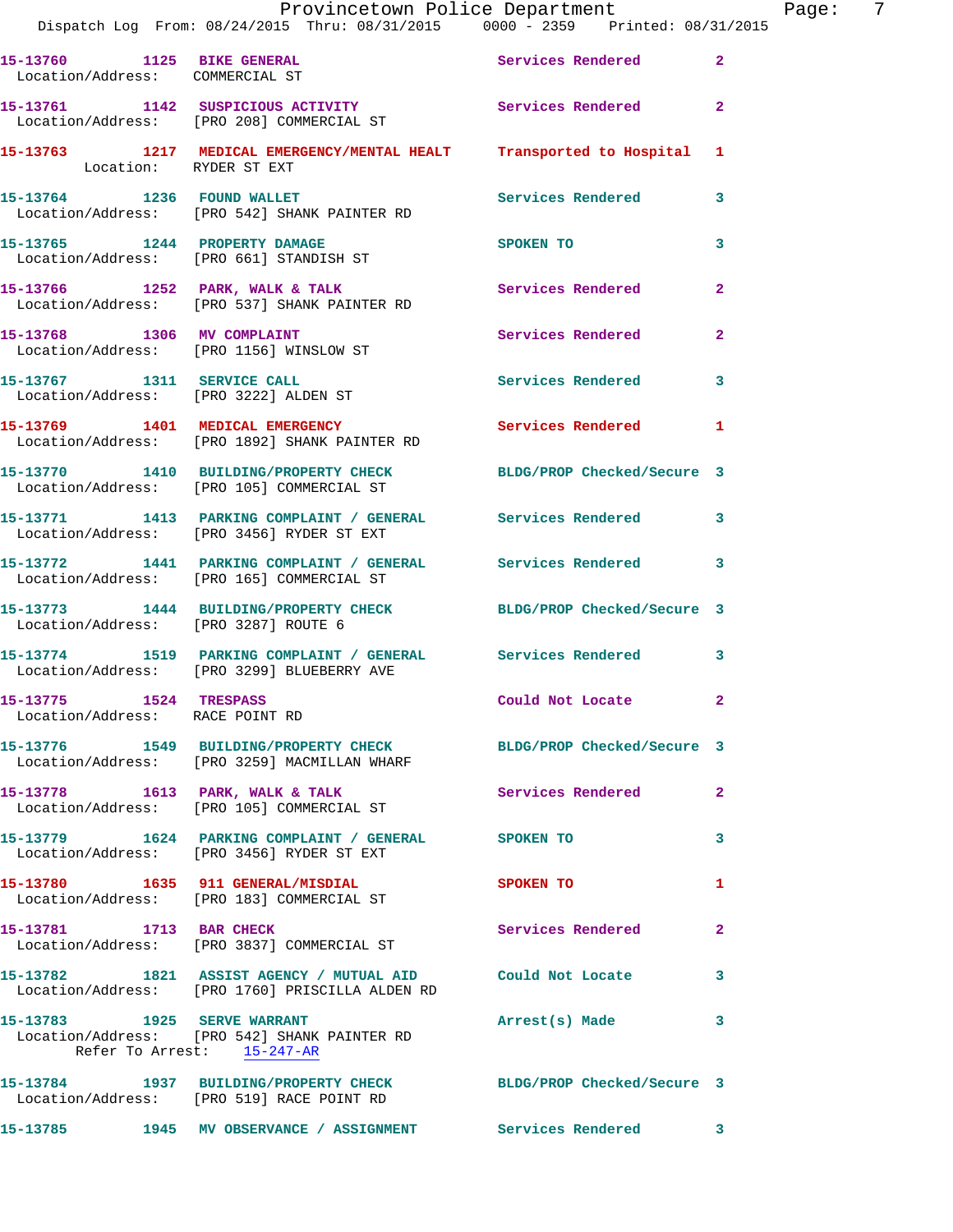|                                                               | Dispatch Log From: 08/24/2015 Thru: 08/31/2015 0000 - 2359 Printed: 08/31/2015                                  | Provincetown Police Department | Page: 8      |  |
|---------------------------------------------------------------|-----------------------------------------------------------------------------------------------------------------|--------------------------------|--------------|--|
| Location/Address: CONWELL ST                                  |                                                                                                                 |                                |              |  |
|                                                               | 15-13786 1947 MEDICAL/I.P./BREAKWATER No Action Required 1<br>Location/Address: [PRO 2206] COMMERCIAL ST        |                                |              |  |
|                                                               | 15-13787 2043 MEDICAL EMERGENCY<br>Location/Address: [PRO 526] RYDER ST EXT                                     | PATIENT REFUSAL 1              |              |  |
|                                                               | 15-13788 2049 MEDICAL EMERGENCY/I.P. Transported to Hospital 1<br>Location/Address: [PRO 2490] PROVINCELANDS RD |                                |              |  |
|                                                               | 15-13789 2112 MV HIT & RUN<br>Location/Address: [PRO 440] HARRY KEMP WAY                                        | Services Rendered 2            |              |  |
|                                                               | 15-13790 2204 MEDICAL EMERGENCY PATIENT REFUSAL<br>Location/Address: [PRO 3178] MEADOW RD                       |                                | $\mathbf{1}$ |  |
|                                                               | 15-13791 2246 LOBBY TRAFFIC Services Rendered 3<br>Location/Address: [PRO 542] SHANK PAINTER RD                 |                                | 21           |  |
|                                                               | 15-13792 2326 LOST IPHONE 6<br>Location/Address: [PRO 542] SHANK PAINTER RD                                     | Services Rendered 3            |              |  |
|                                                               | 15-13793 2332 FOUND LICENSE/RETURNED Services Rendered 3<br>Location/Address: [PRO 542] SHANK PAINTER RD        |                                | 1            |  |
|                                                               | 15-13794 2334 FOUND NAUTICAL BRACELET Services Rendered 3<br>Location/Address: [PRO 542] SHANK PAINTER RD       |                                |              |  |
| Location/Address: BRADFORD ST                                 | 15-13795 2347 BUILDING/PROPERTY CHECK BLDG/PROP Checked/Secure 3                                                |                                |              |  |
| For Date: $08/27/2015$ - Thursday                             |                                                                                                                 |                                |              |  |
|                                                               | 15-13796 0013 MV OBSERVANCE / ASSIGNMENT Services Rendered 3<br>Location/Address: BRADFORD ST + RYDER ST        |                                |              |  |
|                                                               | 15-13797 0031 MV STOP<br>Location/Address: BRADFORD ST + JOHNSON ST                                             | VERBAL WARNING 3               |              |  |
| 15-13799 0040 BAR CHECK                                       | Location/Address: [PRO 399] COMMERCIAL ST                                                                       | BLDG/PROP Checked/Secure 2     |              |  |
|                                                               | 15-13800 0045 BAR CHECK<br>Location/Address: [PRO 3443] COMMERCIAL ST                                           | BLDG/PROP Checked/Secure 2     |              |  |
|                                                               | 15-13801 0048 BUILDING/PROPERTY CHECK BLDG/PROP Checked/Secure 3<br>Location/Address: [PRO 175] COMMERCIAL ST   |                                |              |  |
|                                                               | 15-13802 0053 BAR CHECK<br>Location/Address: [PRO 208] COMMERCIAL ST                                            | BLDG/PROP Checked/Secure 2     |              |  |
|                                                               | 15-13803 0121 MV OBSERVANCE / ASSIGNMENT Services Rendered 3<br>Location/Address: BRADFORD ST + HOWLAND ST      |                                |              |  |
| 15-13804 0133 MV STOP<br>Location/Address: [PRO 2513] ROUTE 6 |                                                                                                                 | Citation/Warning Issued 3      |              |  |
|                                                               | 15-13805 0144 MV OBSERVANCE / ASSIGNMENT<br>Location/Address: BRADFORD ST + STANDISH ST                         | Services Rendered 3            |              |  |
|                                                               | 15-13806 0212 BUILDING/PROPERTY CHECK<br>Location/Address: [PRO 447] JEROME SMITH RD                            | BLDG/PROP Checked/Secure 3     |              |  |
|                                                               | 15-13807 0213 BUILDING/PROPERTY CHECK BLDG/PROP Checked/Secure 3<br>Location/Address: [PRO 444] HIGH POLE HILL  |                                |              |  |
|                                                               | 15-13808 0414 MEDICAL/LIFT<br>Location/Address: [PRO 1009] NELSON AVE                                           | Services Rendered 1            |              |  |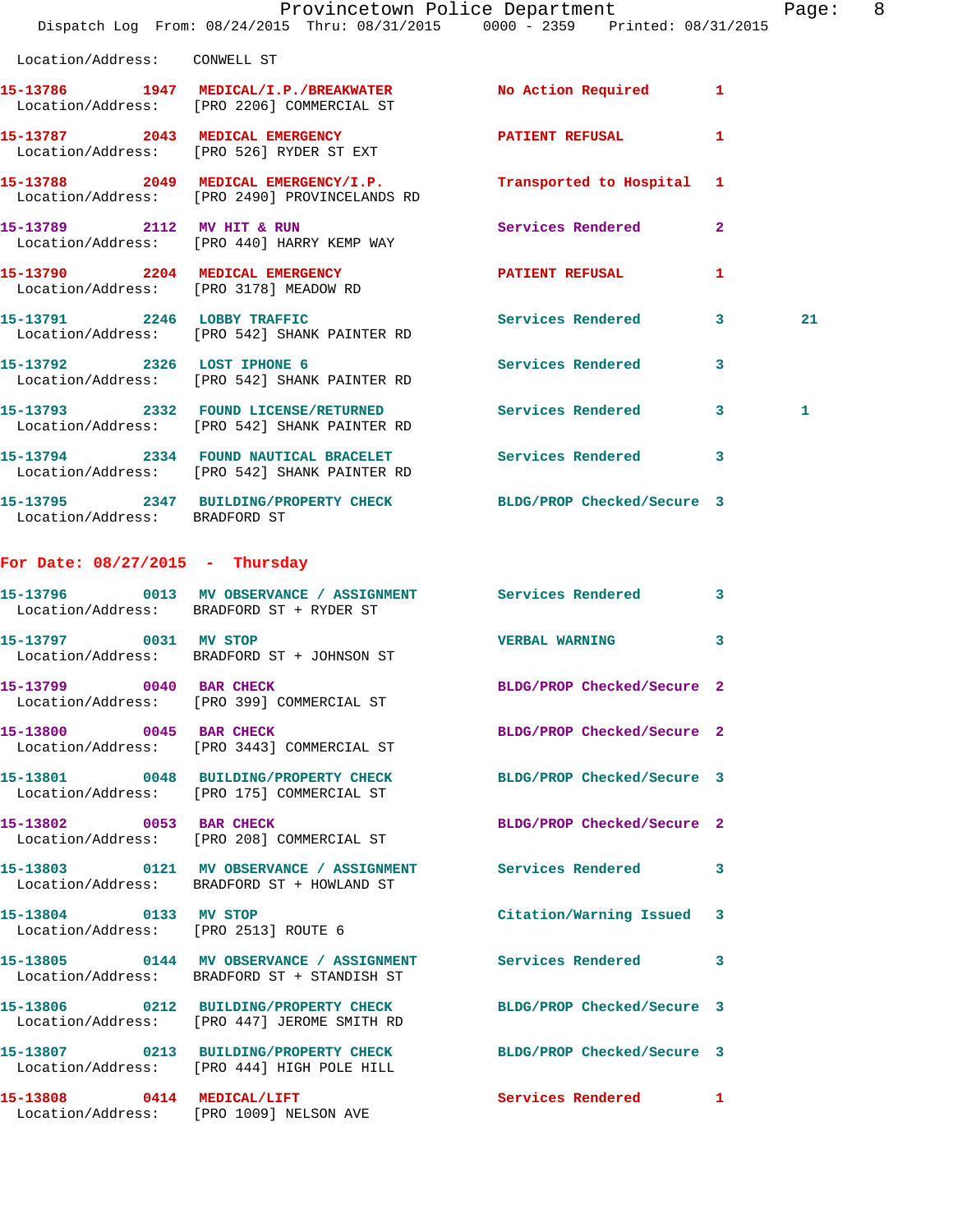|                                      | Provincetown Police Department The Page: 9<br>Dispatch Log From: 08/24/2015 Thru: 08/31/2015 0000 - 2359 Printed: 08/31/2015 |                            |              |              |  |
|--------------------------------------|------------------------------------------------------------------------------------------------------------------------------|----------------------------|--------------|--------------|--|
|                                      | 15-13809 0523 BUILDING/PROPERTY CHECK BLDG/PROP Checked/Secure 3<br>Location/Address: [PRO 1638] COMMERCIAL ST               |                            |              |              |  |
| Location/Address: [PRO 2521] ROUTE 6 | 15-13810 0600 MV OBSERVANCE / ASSIGNMENT Services Rendered 3                                                                 |                            |              |              |  |
|                                      | 15-13811 0614 MV STOP<br>Location/Address: [PRO 2512] JEROME SMITH RD                                                        | <b>VERBAL WARNING</b>      | 3            |              |  |
|                                      | 15-13813 0734 BUILDING/PROPERTY CHECK BLDG/PROP Checked/Secure 3<br>Location/Address: [PRO 1646] WINSLOW ST                  |                            |              |              |  |
|                                      | 15-13812 0736 PET PANTRY<br>Location/Address: [PRO 3296] SHANK PAINTER RD                                                    | Services Rendered 3        |              |              |  |
|                                      | 15-13814 0743 BUILDING/PROPERTY CHECK Services Rendered<br>Location/Address: [PRO 2977] COMMERCIAL ST                        |                            | 3            |              |  |
|                                      | 15-13815 0747 FOUND CAMERA/RETURNED Services Rendered 3<br>Location/Address: [PRO 2251] COMMERCIAL ST                        |                            |              | $\mathbf{1}$ |  |
| Location/Address: [PRO 3287] ROUTE 6 | 15-13816 0750 PARK, WALK & TALK 3 Services Rendered                                                                          |                            | $\mathbf{2}$ |              |  |
|                                      | 15-13817 0802 NO PARKING SIGN DAMAGED Taken/Referred to Other 3<br>Location/Address: [PRO 106] COMMERCIAL ST                 |                            |              |              |  |
|                                      | 15-13818 0811 WELL-BEING CHECK REQUEST Services Rendered<br>Location/Address: [PRO 1006] NELSON AVE                          |                            | 3            |              |  |
|                                      | 15-13819 0834 PET PANTRY<br>Location/Address: [PRO 3966] SHANK PAINTER RD                                                    | Services Rendered          | $\mathbf{3}$ |              |  |
|                                      | 15-13820 0848 TRAILER MV HAZARD<br>Location/Address: NELSON AVE + RACE POINT RD                                              | Services Rendered 2        |              | $\mathbf{1}$ |  |
|                                      | 15-13821 0904 MEDICAL EMERGENCY<br>Location/Address: [PRO 3262] GOSNOLD ST                                                   | False Alarm                | $\mathbf{1}$ |              |  |
| Location/Address: [PRO 2479] ROUTE 6 | 15-13822 0916 MV STOP                                                                                                        | Citation/Warning Issued 3  |              |              |  |
| Location/Address: [PRO 571] ALDEN ST | 15-13823 0944 BUILDING/PROPERTY CHECK                                                                                        | BLDG/PROP Checked/Secure 3 |              |              |  |
|                                      | 15-13825 1012 PARKED TRUCK COMPLAINT<br>Location/Address: [PRO 105] COMMERCIAL ST                                            | Services Rendered          | $\mathbf{2}$ |              |  |
|                                      | 15-13824 1017 PARK, WALK & TALK<br>Location/Address: [PRO 285] COMMERCIAL ST                                                 | Services Rendered          | $\mathbf{2}$ |              |  |
|                                      | 15-13826 1025 PARKED MV ACCIDENT<br>Location/Address: [PRO 2265] COMMERCIAL ST                                               | <b>Services Rendered</b>   | 1            |              |  |
|                                      | 15-13827 1044 DIFFICULTY BREATHING/TRANSPORT Transported to Hospital 1<br>Location/Address: [PRO 1437] TREMONT ST            |                            |              |              |  |
|                                      | 15-13828 1051 MINOR MV ACCIDENT<br>Location/Address: [PRO 3966] SHANK PAINTER RD                                             | <b>Services Rendered</b>   | $\mathbf{1}$ |              |  |
| 15-13829 1122 FOUND SS CARD          | Location/Address: [PRO 542] SHANK PAINTER RD                                                                                 | Services Rendered          | $\mathbf{3}$ |              |  |
|                                      | 15-13830 1127 PARK, WALK & TALK 1988 Services Rendered<br>Location/Address: [PRO 537] SHANK PAINTER RD                       |                            | 2            |              |  |
| 15-13831 1212 FOX CALL               | Location/Address: [PRO 94] BRADFORD ST                                                                                       | <b>GONE ON ARRIVAL</b>     | $\mathbf{2}$ |              |  |
|                                      |                                                                                                                              |                            | $\mathbf{2}$ |              |  |

Location/Address: [PRO 2500] COMMERCIAL ST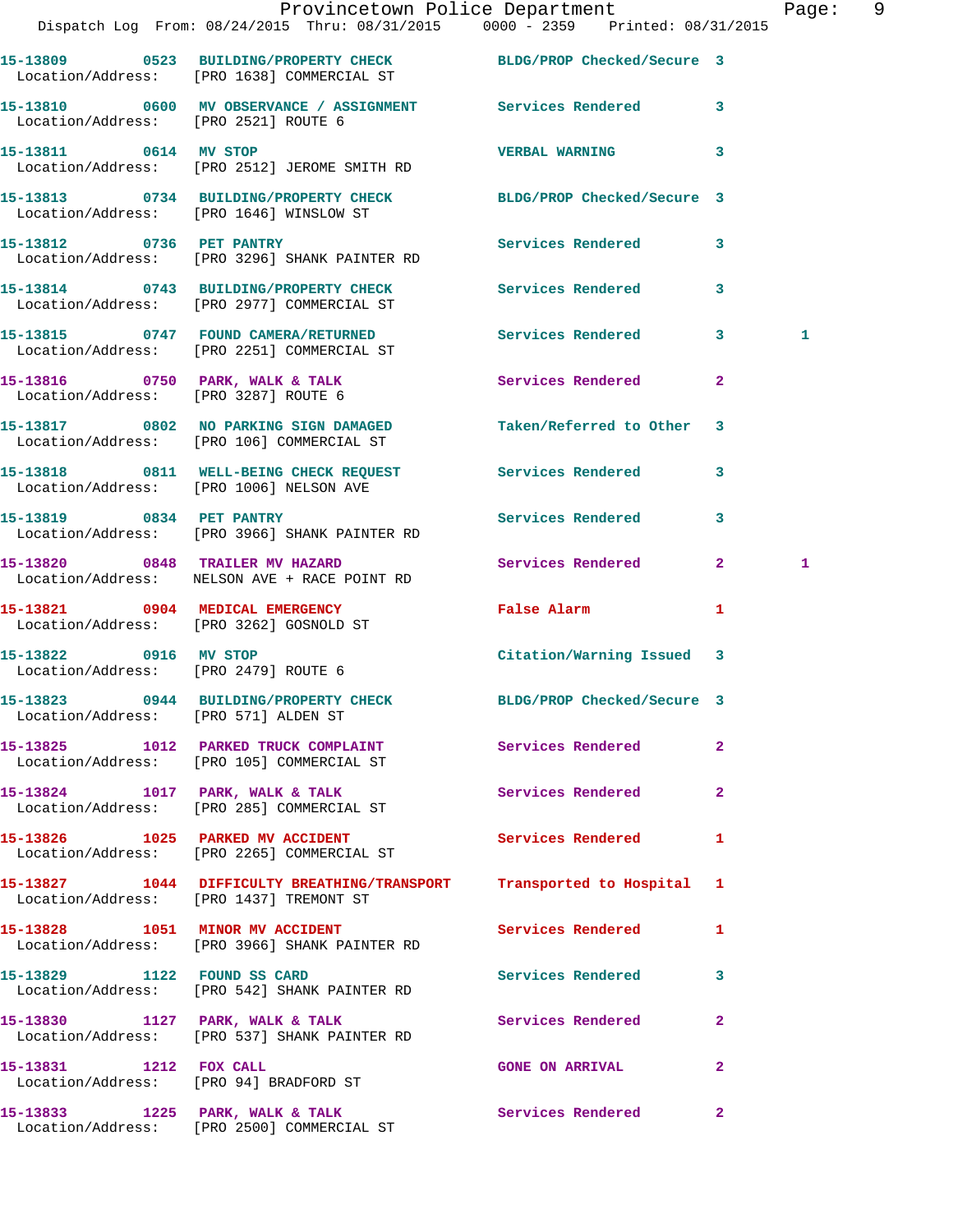|                                                                                                  | 15-13834 1228 FOUND LICENSE PLATE Services Rendered<br>Location/Address: [PRO 3017] HARRY KEMP WAY                |                            | 3               |    |
|--------------------------------------------------------------------------------------------------|-------------------------------------------------------------------------------------------------------------------|----------------------------|-----------------|----|
| 15-13835 1302 LOST PASSPORT                                                                      | Location/Address: [PRO 41] BRADFORD ST                                                                            | Services Rendered          | 3               |    |
|                                                                                                  | 15-13836 1330 BUILDING/PROPERTY CHECK Services Rendered<br>Location/Address: [PRO 2540] RACE POINT RD             |                            | 3               |    |
|                                                                                                  | 15-13837 1351 BUILDING/PROPERTY CHECK<br>Location/Address: [PRO 3317] CEMETERY RD                                 | BLDG/PROP Checked/Secure 3 | $\sim$ $\sim$ 1 |    |
|                                                                                                  | 15-13838 1420 ABANDONED 911 CALL<br>Location/Address: [PRO 3189] MEADOW RD                                        | Services Rendered          | 1               |    |
|                                                                                                  | 15-13839 1429 BUILDING/PROPERTY CHECK BLDG/PROP Checked/Secure 3<br>Location/Address: [PRO 2500] COMMERCIAL ST    |                            |                 |    |
|                                                                                                  | 15-13840 1447 MEDICAL EMERGENCY/LIFT ASSIST Transported to Hospital 1<br>Location/Address: [PRO 1009] NELSON AVE  |                            |                 |    |
|                                                                                                  | 15-13841 1512 BUILDING/PROPERTY CHECK BLDG/PROP Checked/Secure 3<br>Location/Address: [PRO 1778] SHANK PAINTER RD |                            |                 |    |
|                                                                                                  | 15-13842 1526 MV ACCIDENT<br>Location/Address: [PRO 433] RYDER ST EXT                                             | Services Rendered          | 1               |    |
|                                                                                                  | 15-13843 1541 LOST/STOLEN SAMSUNG Services Rendered<br>Location/Address: [PRO 542] SHANK PAINTER RD               |                            | 3               |    |
|                                                                                                  | 15-13844 1552 MEDICAL EMERGENCY<br>Location/Address: [PRO 515] RACE POINT RD                                      | Transported to Hospital    | 1               |    |
|                                                                                                  | 15-13846 1616 PARK, WALK & TALK<br>Location/Address: [PRO 105] COMMERCIAL ST                                      | Services Rendered          | $\mathbf{2}$    |    |
| 15-13847 1619 MV DISABLED<br>Location/Address: [PRO 2479] ROUTE 6                                |                                                                                                                   | Services Rendered          | $\mathbf{2}$    |    |
|                                                                                                  | 15-13848 1629 SUSPICIOUS ACTIVITY<br>Location/Address: [PRO 253] COMMERCIAL ST                                    | SPOKEN TO                  | $\mathbf{2}$    |    |
| 15-13849 1648 MV STOP<br>Location/Address: [PRO 49] BRADFORD ST                                  |                                                                                                                   | <b>VERBAL WARNING</b>      | 3               |    |
| 15-13850 1656 BAR CHECK                                                                          | Location/Address: [PRO 219] COMMERCIAL ST                                                                         | Services Rendered          | 2               |    |
| Location/Address: HARRY KEMP WAY                                                                 | 15-13851 1800 MV OBSERVANCE / ASSIGNMENT BLDG/PROP Checked/Secure 3                                               |                            |                 |    |
| 15-13852 1824 LOST WALLET                                                                        | Location/Address: [PRO 542] SHANK PAINTER RD                                                                      | Services Rendered          | 3               |    |
| 15-13853 1920 MV ACCIDENT<br>Location/Address: [PRO 2519] ROUTE 6<br>Refer To Accident: 15-48-AC |                                                                                                                   | <b>Vehicle Towed</b>       | 1               | -3 |
|                                                                                                  | 15-13855 1952 TRESPASS ORDER VACATED Services Rendered<br>Location/Address: [PRO 395] COMMERCIAL ST               |                            | $\mathbf{2}$    |    |
| Location/Address: [OT] BEACH VIEW DR                                                             | 15-13856 1957 SUSPICIOUS ACTIVITY                                                                                 | SPOKEN TO                  | $\mathbf{2}$    |    |
| 15-13857 2035 ALARM - FIRE                                                                       | Location/Address: [PRO 3671] COMMERCIAL ST                                                                        | <b>Services Rendered</b>   | 1               |    |
|                                                                                                  | Location/Address: [PRO 1354] COMMERCIAL ST                                                                        |                            | 3               |    |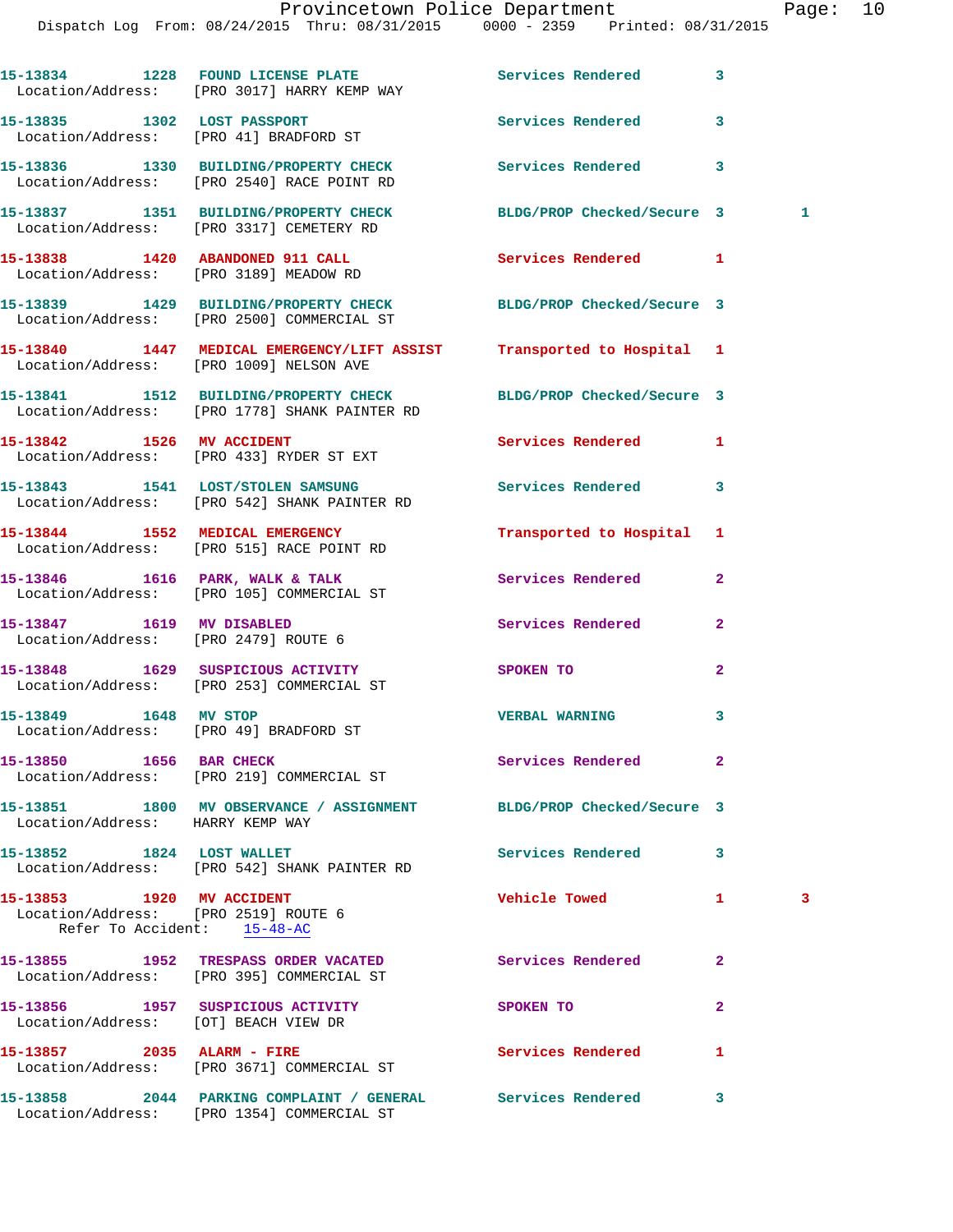|                                 | Dispatch Log From: 08/24/2015 Thru: 08/31/2015 0000 - 2359 Printed: 08/31/2015                                   | Provincetown Police Department                                                                                                                                                                                                             | Page: 11 |
|---------------------------------|------------------------------------------------------------------------------------------------------------------|--------------------------------------------------------------------------------------------------------------------------------------------------------------------------------------------------------------------------------------------|----------|
|                                 | 15-13859 2116 BUILDING/PROPERTY CHECK BLDG/PROP Checked/Secure 3<br>Location/Address: [PRO 519] RACE POINT RD    |                                                                                                                                                                                                                                            |          |
|                                 | 15-13860 2124 FOUND IPHONE/RETURNED Services Rendered 3<br>Location/Address: [PRO 542] SHANK PAINTER RD          |                                                                                                                                                                                                                                            | 1        |
|                                 | 15-13861 2136 MV HIT & RUN<br>Location/Address: [PRO 433] RYDER ST EXT                                           | Could Not Locate 2                                                                                                                                                                                                                         |          |
|                                 | 15-13862 2214 BAR CHECK<br>Location/Address: [PRO 484] MASONIC PL                                                | Services Rendered<br>$\mathbf{2}$                                                                                                                                                                                                          |          |
|                                 | 15-13863 2256 LOBBY TRAFFIC<br>Location/Address: [PRO 542] SHANK PAINTER RD                                      | Services Rendered 3                                                                                                                                                                                                                        | 35       |
|                                 | 15-13864 2300 BUILDING/PROPERTY CHECK BLDG/PROP Checked/Secure 3<br>Location/Address: [PRO 1638] COMMERCIAL ST   |                                                                                                                                                                                                                                            |          |
| For Date: 08/28/2015 - Friday   |                                                                                                                  |                                                                                                                                                                                                                                            |          |
| Location/Address: BRADFORD ST   | 15-13865 0016 BUILDING/PROPERTY CHECK BLDG/PROP Checked/Secure 3                                                 |                                                                                                                                                                                                                                            |          |
|                                 | 15-13866 0016 BUILDING/PROPERTY CHECK BLDG/PROP Checked/Secure 3<br>Location/Address: [PRO 444] HIGH POLE HILL   |                                                                                                                                                                                                                                            |          |
| Location/Address: COMMERCIAL ST | 15-13867 0021 PARK, WALK & TALK Services Rendered 2                                                              |                                                                                                                                                                                                                                            |          |
|                                 | 15-13868 0026 BAR CHECK<br>Location/Address: [PRO 399] COMMERCIAL ST                                             | BLDG/PROP Checked/Secure 2                                                                                                                                                                                                                 |          |
|                                 | 15-13870 0027 MV OBSERVANCE / ASSIGNMENT Services Rendered 3<br>Location/Address: BRADFORD ST + HOWLAND ST       |                                                                                                                                                                                                                                            |          |
| 15-13869 0030 BAR CHECK         | Location/Address: [PRO 2737] COMMERCIAL ST                                                                       | BLDG/PROP Checked/Secure 2                                                                                                                                                                                                                 |          |
|                                 | 15-13871 0039 BAR CHECK<br>Location/Address: [PRO 3236] COMMERCIAL ST                                            | BLDG/PROP Checked/Secure 2                                                                                                                                                                                                                 |          |
|                                 | 15-13872 0054 BUILDING/PROPERTY CHECK<br>Location/Address: [PRO 3430] COMMERCIAL ST                              | BLDG/PROP Checked/Secure 3                                                                                                                                                                                                                 |          |
|                                 | 15-13875 0119 BUILDING/PROPERTY CHECK BLDG/PROP Checked/Secure 3<br>Location/Address: [PRO 1989] COMMERCIAL ST   |                                                                                                                                                                                                                                            |          |
| 15-13876 0136 FIGHT             | Location/Address: [PRO 165] COMMERCIAL ST                                                                        | Peace Restored 1                                                                                                                                                                                                                           | 1        |
|                                 | 15-13877 0137 MEDICAL EMERGENCY<br>Location/Address: [PRO 165] COMMERCIAL ST                                     | Transported to Hospital 1                                                                                                                                                                                                                  |          |
|                                 | 15-13878 0204 BUILDING/PROPERTY CHECK BLDG/PROP Checked/Secure 3<br>Location/Address: [PRO 3259] MACMILLAN WHARF |                                                                                                                                                                                                                                            |          |
|                                 | 15-13879 0206 LOST GUEST HOUSE KEYS<br>Location/Address: [PRO 105] COMMERCIAL ST                                 | Services Rendered 3                                                                                                                                                                                                                        |          |
|                                 | 15-13880 0221 BUILDING/PROPERTY CHECK BLDG/PROP Checked/Secure 3<br>Location/Address: [PRO 488] MAYFLOWER AVE    |                                                                                                                                                                                                                                            |          |
|                                 | 15-13881 0232 BUILDING/PROPERTY CHECK BLDG/PROP Checked/Secure 3<br>Location/Address: [PRO 530] SHANK PAINTER RD |                                                                                                                                                                                                                                            |          |
| 15-13882 0237 NOISE COMPLAINT   | Location/Address: [PRO 1516] BRADFORD ST                                                                         | SPOKEN TO THE SPOKEN OF THE SPOKEN OF THE SPOKEN OF THE SPOKEN OF THE SPOKEN OF THE SPOKEN OF THE SPOKEN OF THE SPOKEN OF THE SPOKEN OF THE SPOKEN OF THE SPOKEN OF THE SPOKEN OF THE SPOKEN OF THE SPOKEN OF THE SPOKEN OF TH<br>$\sim$ 3 |          |
| 15-13956 0245 FOUND \$50 BILL   |                                                                                                                  | Services Rendered 3                                                                                                                                                                                                                        |          |

Location/Address: [PRO 3314] COMMERCIAL ST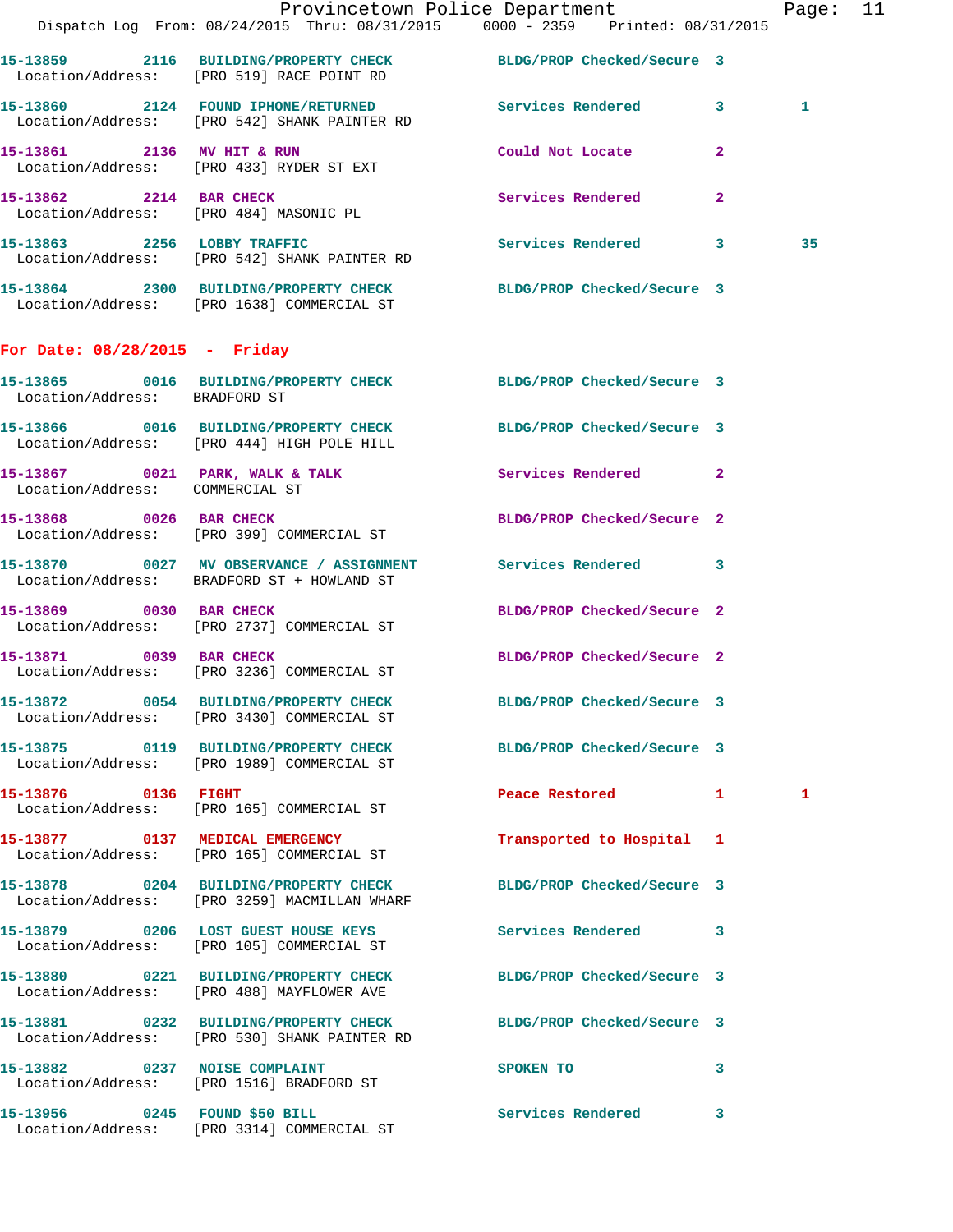|                       | 15-13883 0321 NOISE COMPLAINT<br>Location/Address: [PRO 1516] BRADFORD ST                                       | SPOKEN TO                  | 3              |    |
|-----------------------|-----------------------------------------------------------------------------------------------------------------|----------------------------|----------------|----|
|                       | 15-13884 0345 FIRE, OTHER<br>Location/Address: [PRO 724] BRADFORD ST                                            | False Alarm                | 1              |    |
|                       | 15-13885 0404 FOUND CITI CREDIT CARD Services Rendered<br>Location/Address: [PRO 542] SHANK PAINTER RD          |                            | 3              |    |
|                       | 15-13886 0407 BUILDING/PROPERTY CHECK BLDG/PROP Checked/Secure 3<br>Location/Address: [PRO 447] JEROME SMITH RD |                            |                |    |
|                       | 15-13887 0526 BUILDING/PROPERTY CHECK BLDG/PROP Checked/Secure 3<br>Location/Address: [PRO 2539] RYDER ST       |                            |                |    |
|                       | 15-13888 0530 BUILDING/PROPERTY CHECK BLDG/PROP Checked/Secure 3<br>Location/Address: [PRO 1638] COMMERCIAL ST  |                            |                |    |
|                       | 15-13889 0532 MV COMPLAINT<br>Location/Address: [PRO 526] RYDER ST EXT                                          | Services Rendered          | $\overline{a}$ |    |
|                       | 15-13890 0610 MV OBSERVANCE / ASSIGNMENT Services Rendered<br>Location/Address: [PRO 2519] ROUTE 6              |                            | 3              |    |
| 15-13891 0624 MV STOP | Location/Address: [PRO 3099] SHANK PAINTER RD                                                                   | <b>VERBAL WARNING</b>      | 3              |    |
|                       | 15-13893 0700 PARKED MV COMPLAINT<br>Location/Address: [PRO 646] COMMERCIAL ST                                  | <b>GONE ON ARRIVAL</b>     | $\mathbf{2}$   |    |
|                       | 15-13892 0725 BUILDING/PROPERTY CHECK Services Rendered<br>Location/Address: [PRO 2483] COMMERCIAL ST           |                            | 3              |    |
|                       | 15-13894 0737 BUILDING/PROPERTY CHECK<br>Location/Address: [PRO 2483] COMMERCIAL ST                             | BLDG/PROP Checked/Secure 3 |                |    |
|                       | 15-13895 0743 MV OBSERVANCE / ASSIGNMENT Services Rendered<br>Location/Address: HIGH POLE HL + BRADFORD ST      |                            | 3              |    |
|                       | 15-13896 0817 BUILDING/PROPERTY CHECK BLDG/PROP Checked/Secure 3<br>Location/Address: [PRO 1989] COMMERCIAL ST  |                            |                |    |
|                       | $15-13898$ 0827 PARK, WALK & TALK<br>Location: [PRO 3431] LOPES SQUARE                                          | <b>VERBAL WARNING</b>      | $\mathbf{2}$   |    |
|                       | 15-13899 0830 MV OBSERVANCE / ASSIGNMENT<br>Location/Address: HOWLAND ST + BRADFORD ST                          | Services Rendered          | 3              |    |
|                       | 15-13900 0853 VERBAL STOP SIGN<br>Location/Address: [PRO 748] BRADFORD ST                                       | <b>VERBAL WARNING</b>      | 3              |    |
|                       | 15-13901 0912 SERVE NO TRESPASS ORDER<br>Location/Address: [PRO 1276] RACE POINT RD                             | <b>Services Rendered</b>   | 3              |    |
|                       | 15-13902 0919 BUILDING/PROPERTY CHECK BLDG/PROP Checked/Secure 3<br>Location/Address: [PRO 105] COMMERCIAL ST   |                            |                |    |
|                       | 15-13904 0928 PARK, WALK & TALK<br>Location/Address: [PRO 105] COMMERCIAL ST                                    | Services Rendered          | $\mathbf{2}$   |    |
|                       | 15-13903 0931 BUILDING/PROPERTY CHECK BLDG/PROP Checked/Secure 3<br>Location/Address: [PRO 3317] CEMETERY RD    |                            |                | 1. |
|                       | 15-13905 0954 DOG IN VAN<br>Location/Address: [PRO 106] COMMERCIAL ST                                           | Services Rendered          | $2^{\circ}$    | 1  |
|                       | 15-13907 1007 BUILDING/PROPERTY CHECK BLDG/PROP Checked/Secure 3<br>Location/Address: [PRO 1638] COMMERCIAL ST  |                            |                |    |
|                       | 15-13908 1029 PARK, WALK & TALK 1998 Services Rendered                                                          |                            | 2 <sup>1</sup> |    |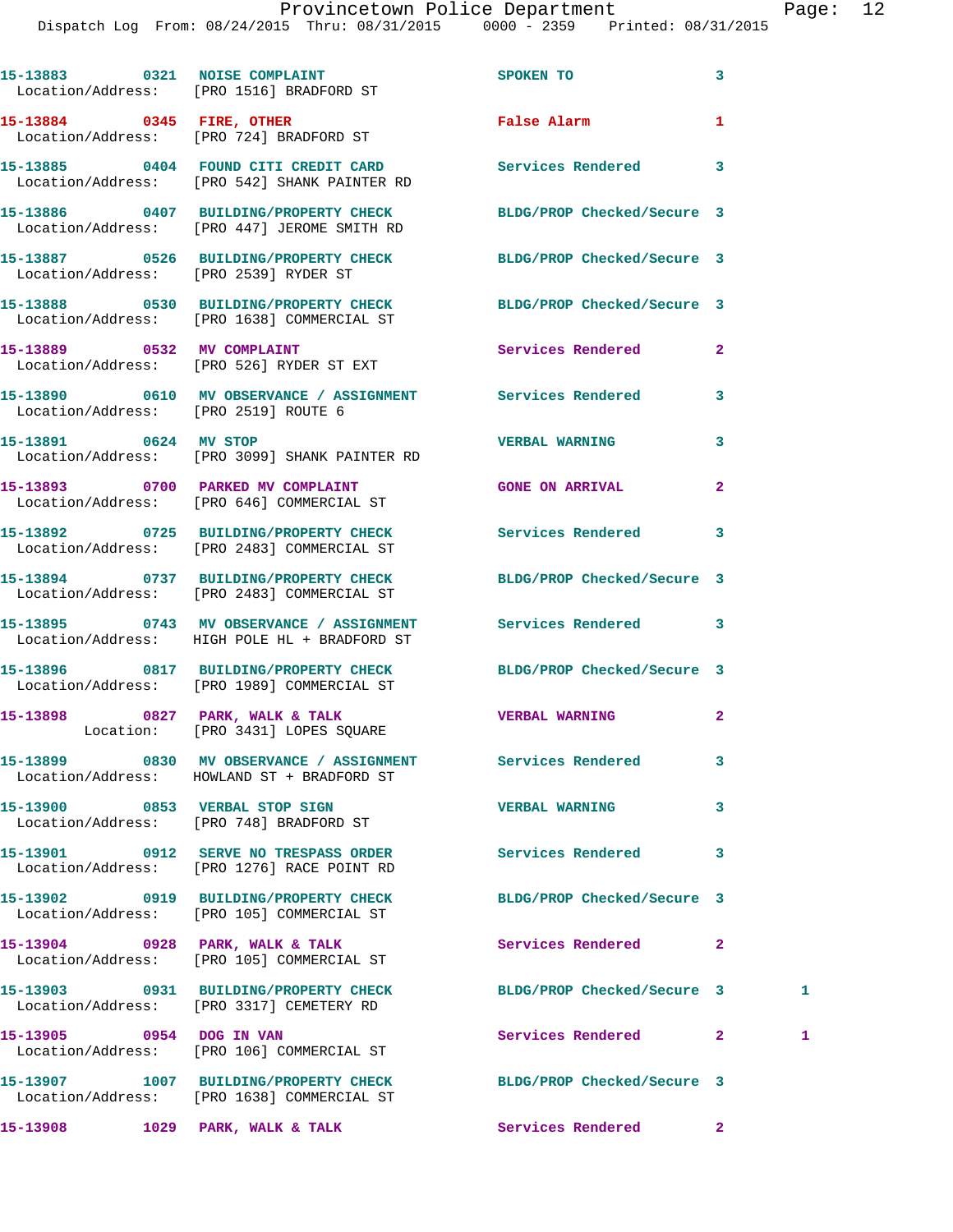|                                                                    | Provincetown Police Department<br>Dispatch Log From: 08/24/2015 Thru: 08/31/2015 0000 - 2359 Printed: 08/31/2015 |                            |                |
|--------------------------------------------------------------------|------------------------------------------------------------------------------------------------------------------|----------------------------|----------------|
|                                                                    | Location/Address: [PRO 2483] COMMERCIAL ST                                                                       |                            |                |
|                                                                    |                                                                                                                  | <b>Services Rendered</b>   | 3              |
|                                                                    | 15-13910 1043 RENTAL SCAM<br>Location/Address: [PRO 3452] HARBOUR DR                                             | SPOKEN TO                  | $\overline{a}$ |
|                                                                    | 15-13911 1103 KIOSK PROBLEMS<br>Location/Address: [PRO 2483] COMMERCIAL ST                                       | Services Rendered          | $\overline{2}$ |
|                                                                    | 15-13912 1111 BUILDING/PROPERTY CHECK<br>Location/Address: [PRO 2206] COMMERCIAL ST                              | BLDG/PROP Checked/Secure 3 |                |
| 15-13913 1121 PET PANTRY                                           | Location/Address: [PRO 3296] SHANK PAINTER RD                                                                    | <b>Services Rendered</b>   | 3              |
|                                                                    | 15-13914 1123 BUILDING/PROPERTY CHECK<br>Location/Address: [PRO 3430] COMMERCIAL ST                              | <b>Services Rendered</b>   | 3              |
| 15-13915 1156 MEDICAL EMERGENCY                                    | Location/Address: [PRO 446] HOWLAND ST                                                                           | <b>PATIENT REFUSAL</b>     | 1              |
|                                                                    | 15-13916 1204 LIFT ASSIST<br>Location/Address: [PRO 376] COMMERCIAL ST                                           | Services Rendered          | 1              |
| 15-13917 1205 PET PANTRY                                           | Location/Address: [PRO 488] MAYFLOWER ST                                                                         | Services Rendered          | 3              |
| Location/Address: SHANK PAINTER RD                                 | 15-13918 1234 MV OBSERVANCE / ASSIGNMENT Services Rendered                                                       |                            | 3              |
|                                                                    | 15-13919 1238 ERRATIC OPERATION<br>Location/Address: [PRO 175] COMMERCIAL ST                                     | Services Rendered          | $\mathbf{2}$   |
| 15-13920 1242 WELL-BEING CHECK                                     | Location/Address: [PRO 2520] PRINCE ST                                                                           | <b>Services Rendered</b>   | 3              |
|                                                                    | 15-13921 1252 FOUND TX LICENSE/RETURNED Services Rendered<br>Location/Address: [PRO 2577] BRADFORD ST            |                            | 3              |
| 15-13922 1330 MV COMPLAINT<br>Location/Address: [PRO 83] CENTER ST |                                                                                                                  | <b>Services Rendered</b>   | $\overline{2}$ |
| Location/Address: RACE POINT RD                                    | 15-13923 1339 MV OBSERVANCE / ASSIGNMENT Services Rendered                                                       |                            | 3              |
| 15-13925 1425 THREATS                                              | Location/Address: [PRO 366] COMMERCIAL ST                                                                        | Investigated               | $\mathbf{2}$   |
|                                                                    | 15-13926 1440 MEDICAL EMERGENCY<br>Location: [PRO 3431] LOPES SQUARE                                             | <b>PATIENT REFUSAL</b>     | 1              |
|                                                                    | 15-13927 1444 LARCENY OF A SIGN<br>Location/Address: [PRO 1245] SEASHORE PARK DR                                 | Services Rendered          | $\overline{2}$ |
| 15-13928 1500 ANIMAL CALL                                          | Location/Address: [PRO 2330] TELEGRAPH HILL RD                                                                   | SPOKEN TO                  | $\mathbf{2}$   |
|                                                                    | 15-13929 1513 PARK, WALK & TALK<br>Location/Address: [PRO 204] COMMERCIAL ST                                     | Services Rendered          | $\mathbf{2}$   |
| 15-13930 1529 BAR CHECK                                            | Location/Address: [PRO 2675] COMMERCIAL ST                                                                       | Services Rendered          | $\mathbf{2}$   |
|                                                                    | 15-13931 1536 BUILDING/PROPERTY CHECK<br>Location/Address: [PRO 105] COMMERCIAL ST                               | <b>Services Rendered</b>   | 3              |
|                                                                    | 15-13932 1537 MEDICAL EMERGENCY/D.O.T.<br>Location/Address: [PRO 440] HARRY KEMP WAY                             | Transported to Hospital 1  |                |

Page: 13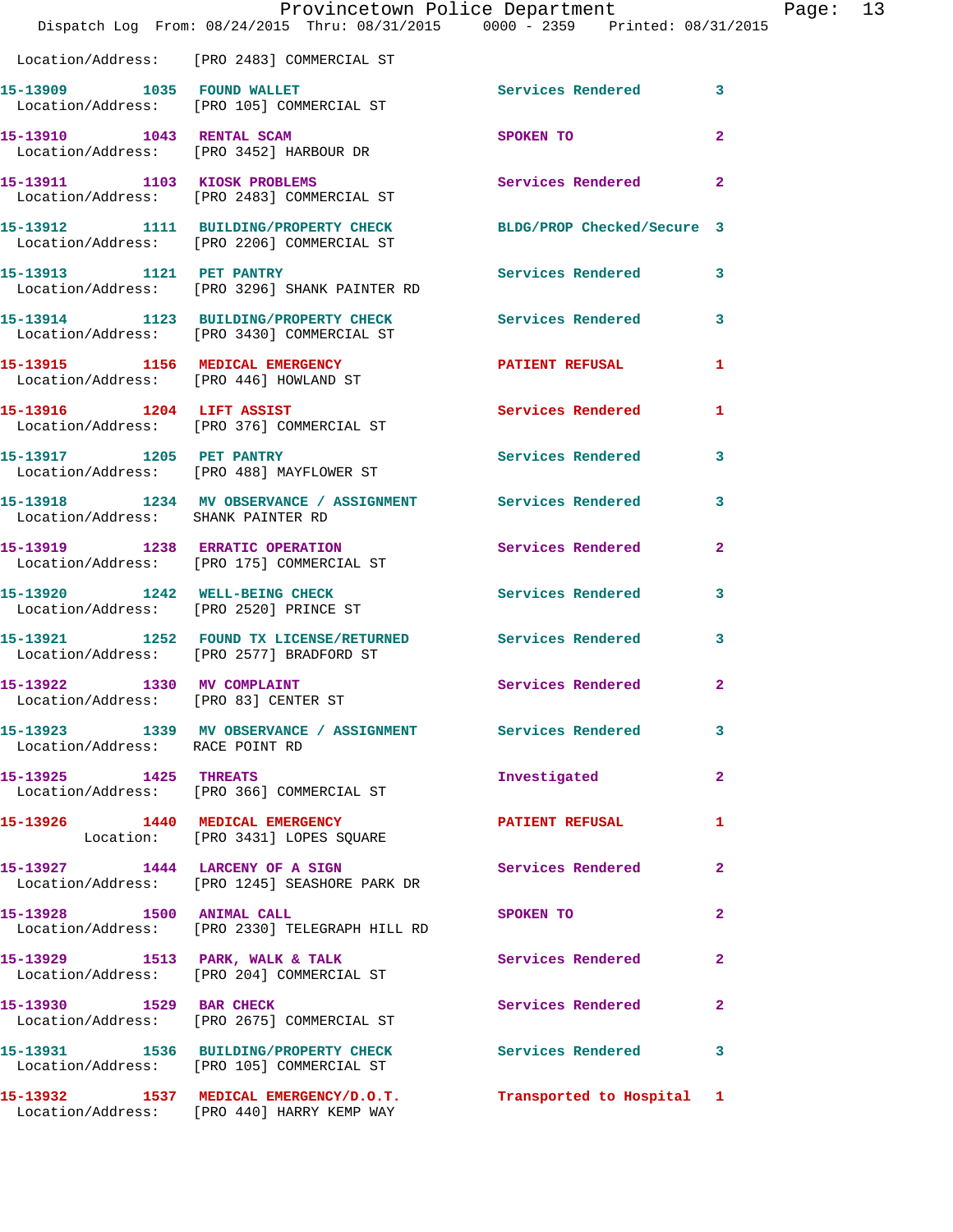|                                                               | Provincetown Police Department Page: 14                                                                          |                           |              |  |
|---------------------------------------------------------------|------------------------------------------------------------------------------------------------------------------|---------------------------|--------------|--|
|                                                               | 15-13933 1550 MEDICAL EMERGENCY/HEAD LAC Transported to Hospital 1<br>Location/Address: [PRO 442] HARRY KEMP WAY |                           |              |  |
|                                                               | 15-13934 1609 LOST WALLET<br>Location/Address: [PRO 542] SHANK PAINTER RD                                        | Services Rendered 3       |              |  |
| 15-13935 1617 MV STOP<br>Location/Address: HOWLAND ST         |                                                                                                                  | <b>VERBAL WARNING</b>     | 3            |  |
|                                                               | 15-13936 1624 MV OBSERVANCE / ASSIGNMENT Services Rendered 3<br>Location/Address: [PRO 2577] BRADFORD ST         |                           |              |  |
|                                                               | 15-13937 1631 MV STOP<br>Location/Address: BRADFORD ST + CENTER ST                                               | <b>VERBAL WARNING</b>     | $\mathbf{3}$ |  |
|                                                               | 15-13940 1649 MEDICAL EMERGENCY/LOWER GI Transported to Hospital 1<br>Location/Address: [PRO 2294] BRADFORD ST   |                           |              |  |
|                                                               | 15-13941 1725 MEDICAL EMERGENCY/D.O.T.<br>Location/Address: [PRO 440] HARRY KEMP WAY                             | Transported to Hospital 1 |              |  |
|                                                               | 15-13942 1729 MEDICAL EMERGENCY/MUTUAL AID<br>Location/Address: [PRO 1892] SHANK PAINTER RD                      | Transported to Hospital 1 |              |  |
| 15-13962 1730 MV DISABLED                                     | Location/Address: [PRO 3287] ROUTE 6                                                                             | Vehicle Towed Towe        | $\mathbf{2}$ |  |
|                                                               | 15-13943 1735 MV OBSERVANCE / ASSIGNMENT Services Rendered<br>Location/Address: [PRO 518] RACE POINT RD          |                           | 3            |  |
| 15-13944 1743 MV STOP                                         | Location/Address: [PRO 2540] RACE POINT RD                                                                       | <b>VERBAL WARNING 3</b>   |              |  |
|                                                               | 15-13945 1750 BUILDING/PROPERTY CHECK BLDG/PROP Checked/Secure 3<br>Location/Address: [PRO 519] RACE POINT RD    |                           |              |  |
|                                                               | 15-13946 1754 ANIMAL CALL<br>Location/Address: [PRO 3256] COMMERCIAL ST                                          | Services Rendered 2       |              |  |
|                                                               | 15-13947 1811 MEDICAL EMERGENCY/UNKNOWN<br>Location/Address: [PRO 2490] PROVINCELANDS RD                         | Transported to Hospital 1 |              |  |
|                                                               | 15-13948 1820 FIRE, OTHER/TRASHCAN<br>Location/Address: [PRO 1892] SHANK PAINTER RD                              | Extinguished              | $\mathbf{1}$ |  |
| 15-13949 1854 MV STOP<br>Location/Address: [PRO 2479] ROUTE 6 |                                                                                                                  | <b>VERBAL WARNING</b>     | $\mathbf{3}$ |  |
|                                                               | 15-13950 1911 MV ACCIDENT<br>Location/Address: COURT ST + BRADFORD ST                                            | <b>Services Rendered</b>  | $\mathbf{1}$ |  |
| 15-13951 1924 FOLLOW UP<br>Location/Address: OLD COLONY WAY   |                                                                                                                  | Services Rendered         | $\mathbf{2}$ |  |
| 15-13952 1931 MV STOP                                         | Location/Address: [PRO 1720] COMMERCIAL ST                                                                       | <b>VERBAL WARNING</b>     | 3            |  |
|                                                               | 15-13953 1938 PARKING COMPLAINT / GENERAL Could Not Locate 3<br>Location/Address: [PRO 1952] COMMERCIAL ST       |                           |              |  |
|                                                               | 15-13954 1947 LOST WALLET<br>Location/Address: [PRO 542] SHANK PAINTER RD                                        | Services Rendered 3       |              |  |
|                                                               | 15-13955 1951 FOUND KEYS<br>Location/Address: [PRO 542] SHANK PAINTER RD                                         | Services Rendered 3       |              |  |
|                                                               | 15-13957 2007 BUILDING/PROPERTY CHECK BLDG/PROP Checked/Secure 3<br>Location/Address: [PRO 2898] JEROME SMITH RD |                           |              |  |
| Location/Address: [PRO 512] PRINCE ST                         | 15-13959 2058 BUILDING/PROPERTY CHECK BLDG/PROP Checked/Secure 3                                                 |                           |              |  |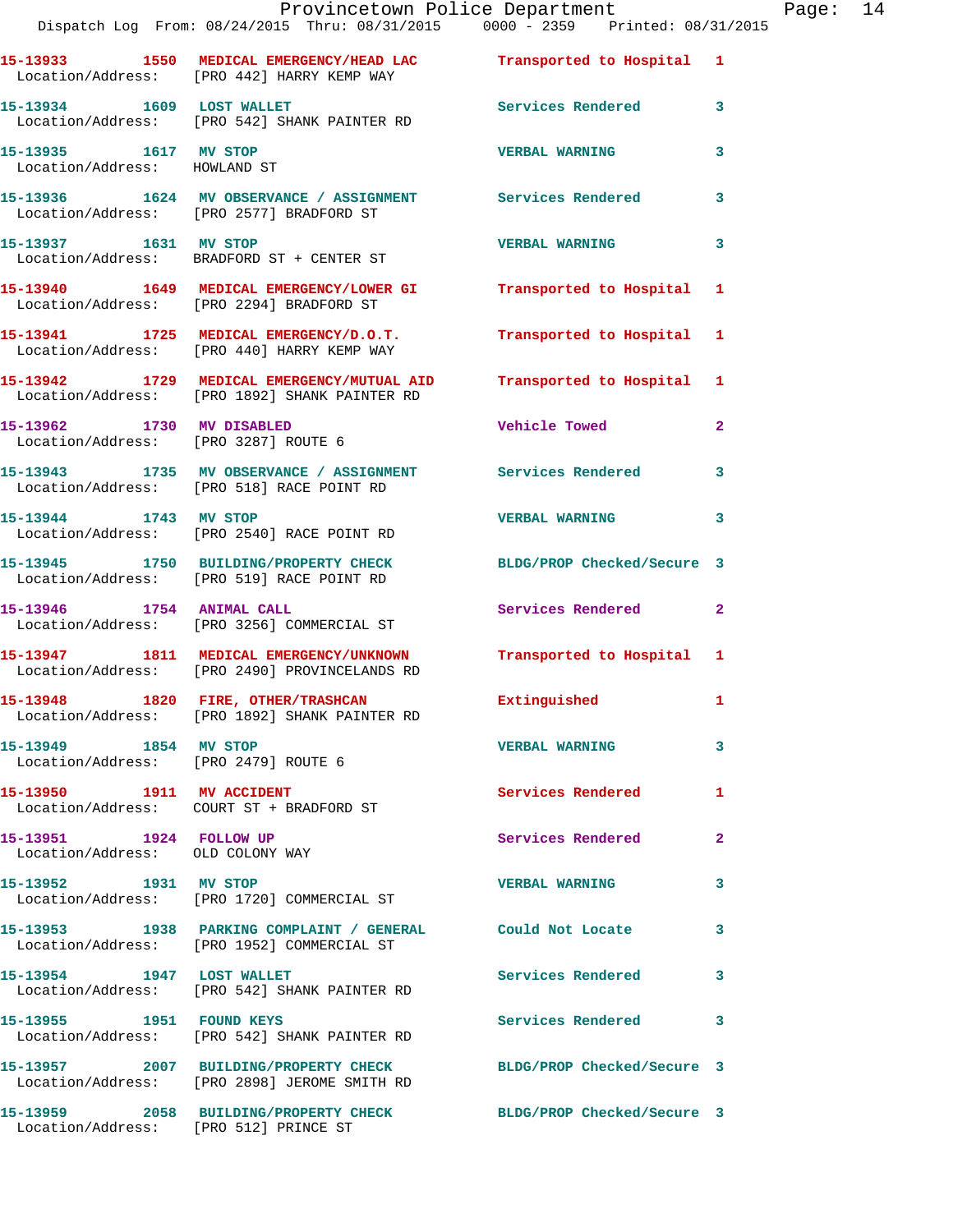Provincetown Police Department Fage: 15

Dispatch Log From: 08/24/2015 Thru: 08/31/2015 0000 - 2359 Printed: 08/31/2015

|                                                                     | LISPACCII DOG FIOM. 00/24/2015 INITU. 00/31/2015                                                                  | UUUU - 4339<br>PIINCEU: VO/31/4VI3 |              |    |
|---------------------------------------------------------------------|-------------------------------------------------------------------------------------------------------------------|------------------------------------|--------------|----|
|                                                                     | 15-13960 2109 SERVICE CALL<br>Location/Address: [PRO 165] COMMERCIAL ST                                           | Services Rendered 3                |              |    |
| 15-13961 2113 ANIMAL CALL<br>Location/Address: [PRO 2479] ROUTE 6   |                                                                                                                   | Could Not Locate                   | $\mathbf{2}$ |    |
|                                                                     | 15-13964 2124 LOST MA LIC<br>Location/Address: [PRO 542] SHANK PAINTER RD                                         | <b>Services Rendered</b>           | 3            |    |
|                                                                     | 15-13963 2142 PARKING COMPLAINT / GENERAL Services Rendered<br>Location/Address: [PRO 2136] COMMERCIAL ST         |                                    | 3            |    |
| 15-13965 2214 MEDICAL EMERGENCY                                     | Location/Address: [PRO 60] BRADFORD ST                                                                            | Transported to Hospital 1          |              |    |
| Location/Address: BRADFORD ST                                       | 15-13966 2315 BUILDING/PROPERTY CHECK BLDG/PROP Checked/Secure 3                                                  |                                    |              |    |
|                                                                     | 15-13967 2323 MV STOP<br>Location/Address: [PRO 3912] SHANK PAINTER RD                                            | <b>VERBAL WARNING</b>              | 3            |    |
|                                                                     | 15-13968 2329 LOBBY TRAFFIC<br>Location/Address: [PRO 542] SHANK PAINTER RD                                       | Services Rendered 3                |              | 24 |
| 15-13969 2329 MV STOP<br>Location/Address: CONWELL ST               |                                                                                                                   | <b>VERBAL WARNING</b>              | 3            |    |
| Location/Address: [PRO 554] TREMONT ST                              | 15-13971 2334 BUILDING/PROPERTY CHECK BLDG/PROP Checked/Secure 3                                                  |                                    |              |    |
| 15-13970 2335 MV STOP<br>Location/Address: [PRO 2513] SNAIL RD      |                                                                                                                   | <b>VERBAL WARNING</b>              | 3            |    |
| For Date: $08/29/2015$ - Saturday                                   |                                                                                                                   |                                    |              |    |
|                                                                     | 15-13972 0001 MV STOP<br>Location/Address: [PRO 731] BRADFORD ST                                                  | VERBAL WARNING 3                   |              |    |
|                                                                     | 15-13975 0018 BUILDING/PROPERTY CHECK BLDG/PROP Checked/Secure 3<br>Location/Address: [PRO 3259] MACMILLAN WHARF  |                                    |              |    |
|                                                                     | 15-13973 0019 BUILDING/PROPERTY CHECK BLDG/PROP Checked/Secure 3<br>Location/Address: [PRO 447] JEROME SMITH RD   |                                    |              |    |
| 15-13977 0038 COMPLAINT                                             | Location/Address: [PRO 193] COMMERCIAL ST                                                                         | Services Rendered                  | 3            |    |
| 15-13979 0120 ANIMAL CALL                                           | Location/Address: [PRO 94] BRADFORD ST                                                                            | No Action Required                 | $\mathbf{2}$ |    |
| 15-13981 0126 DISTURBANCE<br>Location/Address: [PRO 43] BRADFORD ST |                                                                                                                   | Services Rendered                  | 1            |    |
| 15-13982 0130 DISTURBANCE                                           | Location/Address: [PRO 433] RYDER ST EXT                                                                          | <b>Services Rendered</b>           | 1            |    |
|                                                                     | 15-13983 0144 M/V BLOCKING FIRE LANE Vehicle Towed<br>Location/Address: [PRO 1296] BRADFORD ST                    |                                    | 3            |    |
|                                                                     | 15-13984 0310 BUILDING/PROPERTY CHECK<br>Location/Address: [PRO 3296] SHANK PAINTER RD                            | BLDG/PROP Checked/Secure 3         |              |    |
|                                                                     | 15-13985 0316 BUILDING/PROPERTY CHECK BLDG/PROP Checked/Secure 3<br>Location/Address: [PRO 1778] SHANK PAINTER RD |                                    |              |    |
|                                                                     | 15-13986 0355 BUILDING/PROPERTY CHECK<br>Location/Address: [PRO 1646] WINSLOW ST                                  | BLDG/PROP Checked/Secure 3         |              |    |

**15-13987 0511 BUILDING/PROPERTY CHECK BLDG/PROP Checked/Secure 3**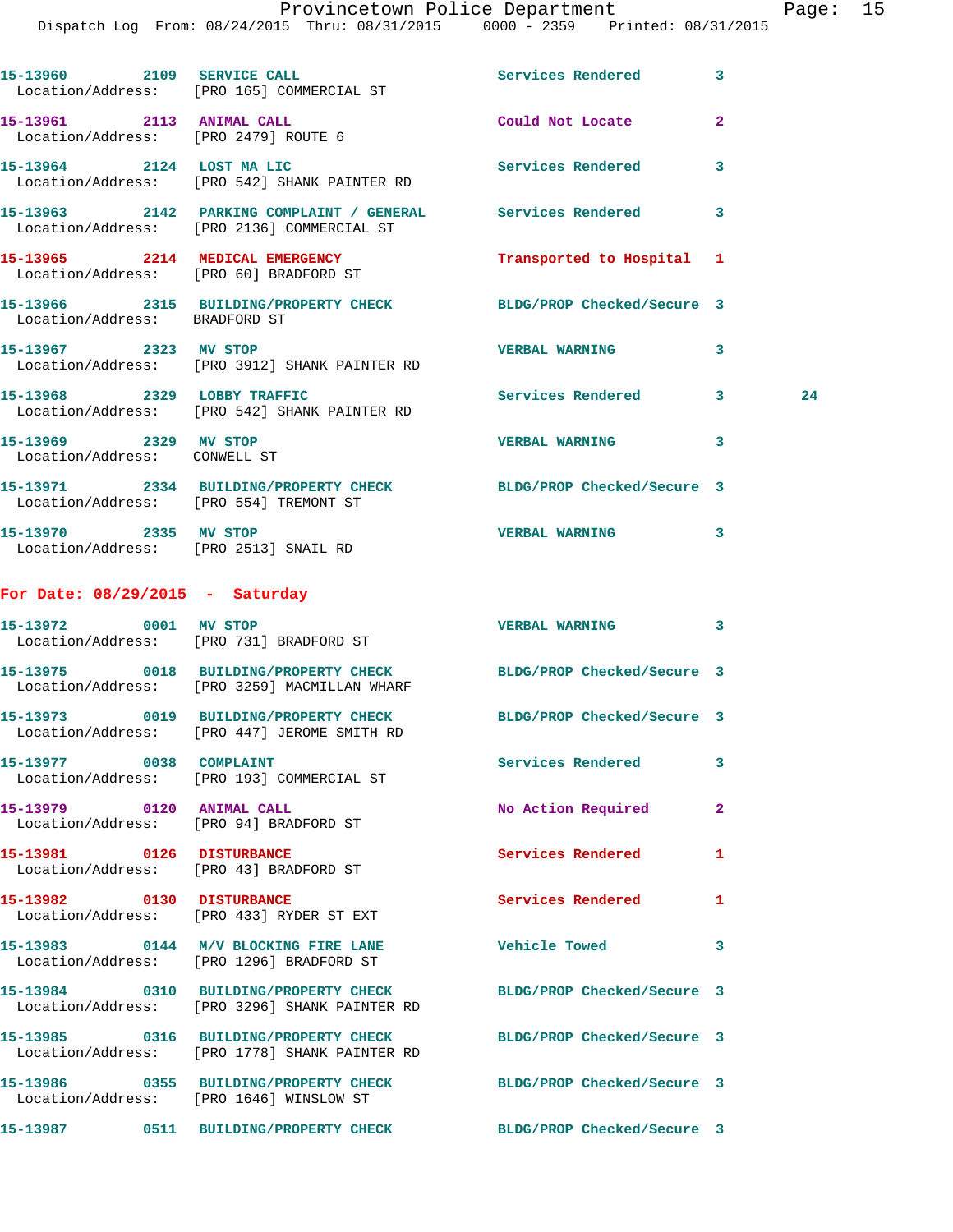|                                                              | Dispatch Log From: 08/24/2015 Thru: 08/31/2015 0000 - 2359 Printed: 08/31/2015                                       | Provincetown Police Department |              | Page: 16 |  |
|--------------------------------------------------------------|----------------------------------------------------------------------------------------------------------------------|--------------------------------|--------------|----------|--|
|                                                              | Location/Address: [PRO 530] SHANK PAINTER RD                                                                         |                                |              |          |  |
|                                                              | 15-13988 0514 BUILDING/PROPERTY CHECK BLDG/PROP Checked/Secure 3<br>Location/Address: [PRO 1638] COMMERCIAL ST       |                                |              |          |  |
|                                                              | 15-13989 0518 AIRPORT<br>Location/Address: [PRO 516] RACE POINT RD                                                   | Services Rendered 2            |              |          |  |
|                                                              | 15-13991 0535 BUILDING/PROPERTY CHECK BLDG/PROP Checked/Secure 3<br>Location/Address: [PRO 2206] COMMERCIAL ST       |                                |              |          |  |
|                                                              | 15-13990 0536 MEDICAL EMERGENCY<br>Location/Address: [PRO 3222] ALDEN ST                                             | Services Rendered 1            |              |          |  |
|                                                              | 15-13992 0604 BUILDING/PROPERTY CHECK BLDG/PROP Checked/Secure 3<br>Location/Address: [PRO 519] RACE POINT RD        |                                |              |          |  |
|                                                              | 15-13993 0711 ANIMAL CALL/PET PANTRY Services Rendered 2<br>Location/Address: [PRO 3296] SHANK PAINTER RD            |                                |              |          |  |
| 15-13994 0712 ASSIST CITIZEN                                 | Location/Address: [PRO 352] COMMERCIAL ST                                                                            | SPOKEN TO                      | 3            |          |  |
|                                                              | 15-13995 0742 MV OBSERVANCE / ASSIGNMENT<br>Location/Address: [PRO 530] SHANK PAINTER RD                             | No Action Required 3           |              |          |  |
|                                                              | 15-13996 0844 ANIMAL CALL<br>Location/Address: [PRO 2483] COMMERCIAL ST                                              | Services Rendered              | $\mathbf{2}$ |          |  |
|                                                              | 15-13997 0849 BUILDING/PROPERTY CHECK BLDG/PROP Checked/Secure 3<br>Location/Address: [PRO 519] RACE POINT RD        |                                |              |          |  |
|                                                              | 15-13998 0853 BUILDING/PROPERTY CHECK BLDG/PROP Checked/Secure 3<br>Location: [PRO 2206] PILGRIMS FIRST LANDING PARK |                                |              |          |  |
| Location/Address: [PRO 946] HOBSON AVE                       | 15-13999 0859 ANIMAL CALL                                                                                            | Services Rendered 2            |              |          |  |
| 15-14000 0910 NO TRESPESS<br>Location/Address: RACE POINT RD |                                                                                                                      | Services Rendered              | $\mathbf{2}$ |          |  |
| 15-14001 0920 ANIMAL CALL                                    | Location/Address: [PRO 2500] COMMERCIAL ST                                                                           | Services Rendered 2            |              |          |  |
|                                                              | 15-14002 0928 ANIMAL CALL/EVENT<br>Location/Address: [PRO 3287] ROUTE 6                                              | Services Rendered 2            |              |          |  |
|                                                              | 15-14003 0938 MEDICAL EMERGENCY<br>Location/Address: [PRO 440] HARRY KEMP WAY                                        | Transported to Hospital 1      |              |          |  |
|                                                              | 15-14004 0940 MEDICAL EMERGENCY/ASSIST<br>Location/Address: [PRO 395] COMMERCIAL ST                                  | Services Rendered 1            |              |          |  |
|                                                              | 15-14005 1029 BUILDING/PROPERTY CHECK<br>Location/Address: [PRO 105] COMMERCIAL ST                                   | BLDG/PROP Checked/Secure 3     |              |          |  |
|                                                              | 15-14006 1050 DECEASED RACCOON<br>Location/Address: ROUTE 6 + CONWELL ST                                             | Services Rendered 2            |              |          |  |
|                                                              | 15-14007 1102 STAFF AT SCHOOL<br>Location/Address: [PRO 569] WINSLOW ST                                              | <b>Services Rendered</b>       | $\mathbf{3}$ |          |  |
|                                                              | 15-14008 1119 PARK, WALK & TALK<br>Location/Address: [PRO 105] COMMERCIAL ST                                         | Services Rendered              | $\mathbf{2}$ |          |  |
|                                                              | 15-14009 1129 BUILDING/PROPERTY CHECK BLDG/PROP Checked/Secure 3<br>Location/Address: [PRO 105] COMMERCIAL ST        |                                |              |          |  |
|                                                              | 15-14010 1218 PARK, WALK & TALK<br>Location/Address: [PRO 105] COMMERCIAL ST                                         | Services Rendered 2            |              |          |  |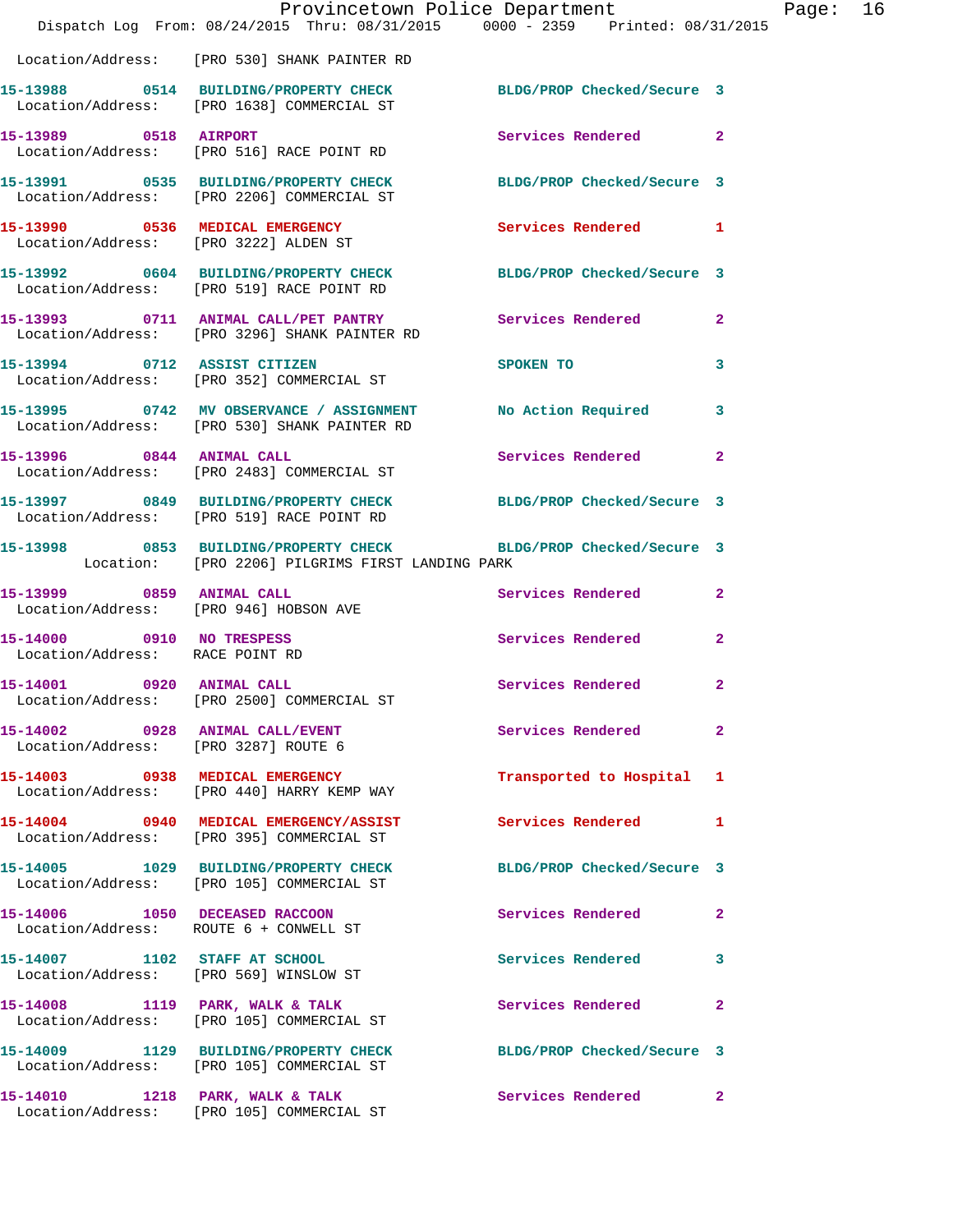|                              | Provincetown Police Department<br>Dispatch Log From: 08/24/2015 Thru: 08/31/2015  0000 - 2359  Printed: 08/31/2015 |                          |              | Page: 17 |  |
|------------------------------|--------------------------------------------------------------------------------------------------------------------|--------------------------|--------------|----------|--|
|                              |                                                                                                                    |                          |              |          |  |
|                              | 15-14011 1235 PERSON UNSTEADY ON HIS FEET No Action Required 3<br>Location/Address: SCHOOL ST + TREMONT ST         |                          |              |          |  |
|                              | 15-14012 1238 PARKING COMPLAINT / GENERAL Vehicle Towed 3<br>Location/Address: [PRO 1315] COMMERCIAL ST            |                          |              |          |  |
|                              | 15-14013 1240 MEDICAL EMERGENCY PATIENT REFUSAL 1<br>Location/Address: COTTAGE ST + TREMONT ST                     |                          |              |          |  |
|                              | 15-14014 1302 BUILDING/PROPERTY CHECK Services Rendered 3<br>Location/Address: [PRO 3430] COMMERCIAL ST            |                          |              |          |  |
|                              | 15-14015 1318 MV OBSERVANCE / ASSIGNMENT Services Rendered 3<br>Location/Address: HIGH POLE HL + BRADFORD ST       |                          |              |          |  |
|                              | 15-14016 1334 HURT SEAL Services Rendered 2<br>Location/Address: [PRO 526] RYDER ST EXT                            |                          |              |          |  |
|                              | 15-14017 1426 FOUND BAG WITH WALLET/RETURNED Services Rendered 3<br>Location/Address: [PRO 3296] SHANK PAINTER RD  |                          |              |          |  |
| Refer To $P/C$ : $15-249-AR$ | 15-14018 1541 SHOPLIFTING 15-14018 Arrest(s) Made 3<br>Location/Address: [PRO 3208] COMMERCIAL ST                  |                          |              |          |  |
|                              | 15-14019 1647 PARK, WALK & TALK Services Rendered 2<br>Location/Address: [PRO 105] COMMERCIAL ST                   |                          |              |          |  |
|                              | 15-14020 1647 LARCENY / FORGERY / FRAUD GONE ON ARRIVAL 2<br>Location: [PRO 3431] LOPES SQUARE                     |                          |              |          |  |
|                              | 15-14021 1726 ALARM - GENERAL Talse Alarm<br>Location/Address: [PRO 440] HARRY KEMP WAY                            |                          | $\mathbf{1}$ |          |  |
|                              | 15-14022 1729 MV DISABLED<br>Location/Address: [PRO 3440] ROUTE 6                                                  | Services Rendered 2      |              |          |  |
|                              | Location/Address: [PRO 2977] COMMERCIAL ST                                                                         |                          |              |          |  |
|                              | 15-14024 1757 BUILDING/PROPERTY CHECK Services Rendered 3<br>Location/Address: [PRO 2481] TREMONT ST               |                          |              |          |  |
|                              | 15-14025 1824 MV OBSERVANCE / ASSIGNMENT Services Rendered 3<br>Location/Address: [PRO 2577] BRADFORD ST           |                          |              |          |  |
|                              | 15-14027 1847 BAR CHECK<br>Location/Address: [PRO 146] COMMERCIAL ST                                               | No Action Required 2     |              |          |  |
| 15-14028 1857 MV COMPLAINT   | Location/Address: BRADFORD ST + RYDER ST                                                                           | <b>GONE ON ARRIVAL 2</b> |              |          |  |
|                              | 15-14029 1901 MV COMPLAINT<br>Location/Address: [PRO 3259] MACMILLAN WHARF                                         | No Action Required 2     |              |          |  |
| 15-14030 1931 MV DISABLED    | Location/Address: [PRO 2931] COMMERCIAL ST                                                                         | Services Rendered 2      |              | 1        |  |
|                              | 15-14031 2006 COMPLAINT - STREET PERFORMERS Services Rendered 3<br>Location/Address: [PRO 2426] COMMERCIAL ST      |                          |              |          |  |
|                              | 15-14033 2051 BUILDING/PROPERTY CHECK BLDG/PROP Checked/Secure 3<br>Location/Address: [PRO 1638] COMMERCIAL ST     |                          |              |          |  |
|                              | 15-14034 2055 MEDICAL EMERGENCY<br>Location/Address: [PRO 1466] COMMERCIAL ST                                      | PATIENT REFUSAL 1        |              |          |  |
|                              | 15-14035 2106 COMPLAINT - STREET PERFORMERS Services Rendered 3<br>Location/Address: [PRO 182] COMMERCIAL ST       |                          |              |          |  |
|                              | 15-14036 2127 BUILDING/PROPERTY CHECK BLDG/PROP Checked/Secure 3                                                   |                          |              |          |  |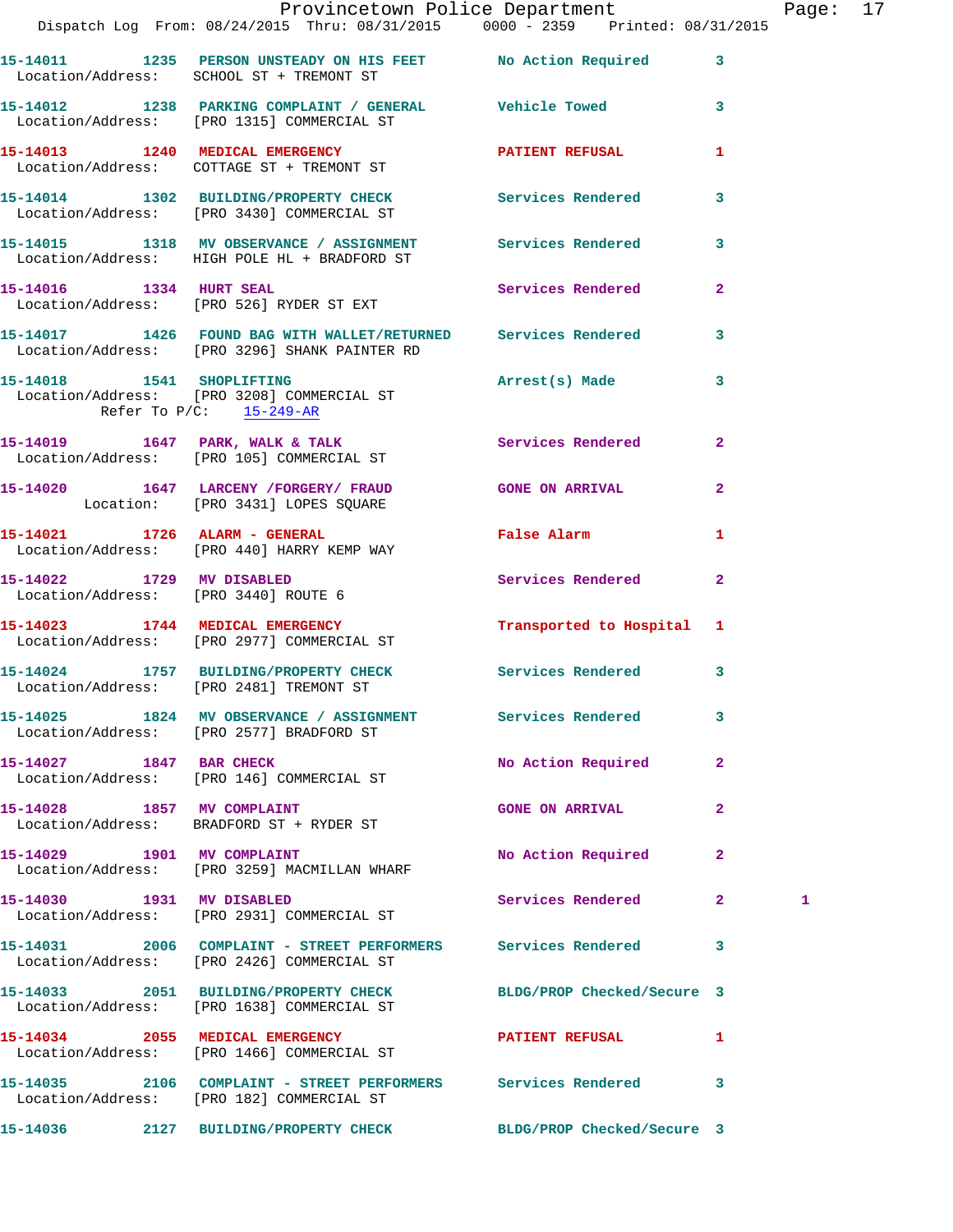|                                 | Dispatch Log From: 08/24/2015 Thru: 08/31/2015 0000 - 2359 Printed: 08/31/2015                                  | Provincetown Police Department     | Page: 18 |  |
|---------------------------------|-----------------------------------------------------------------------------------------------------------------|------------------------------------|----------|--|
|                                 | Location/Address: [PRO 1952] COMMERCIAL ST                                                                      |                                    |          |  |
|                                 | 15-14037 2130 LOST WALLET<br>Location: [PRO 3431] LOPES SQUARE                                                  | Services Rendered 3                |          |  |
|                                 | 15-14039 2152 MEDICAL EMERGENCY PATIENT REFUSAL<br>Location/Address: [PRO 165] COMMERCIAL ST                    | 1                                  |          |  |
| 15-14040 2157 MV COMPLAINT      | Location/Address: [PRO 542] SHANK PAINTER RD<br>Refer To Summons: 15-252-AR                                     | Citation/Warning Issued 2          |          |  |
|                                 | 15-14041 2228 BUILDING/PROPERTY CHECK BLDG/PROP Checked/Secure 3<br>Location/Address: [PRO 175] COMMERCIAL ST   |                                    |          |  |
|                                 | 15-14042 2239 COMPLAINT<br>Location/Address: [PRO 165] COMMERCIAL ST                                            | SPOKEN TO<br>3                     |          |  |
|                                 | 15-14043 2257 SUSPICIOUS ACTIVITY<br>Location/Address: [PRO 196] COMMERCIAL ST                                  | No Action Required<br>$\mathbf{2}$ |          |  |
|                                 | 15-14044 2300 LOBBY TRAFFIC<br>Location/Address: [PRO 542] SHANK PAINTER RD                                     | Services Rendered 3                | 21       |  |
|                                 | 15-14047 2324 BUILDING/PROPERTY CHECK BLDG/PROP Checked/Secure 3<br>Location/Address: [PRO 1989] COMMERCIAL ST  |                                    |          |  |
|                                 | 15-14046 2327 BAR CHECK<br>Location/Address: [PRO 2737] COMMERCIAL ST                                           | BLDG/PROP Checked/Secure 2         |          |  |
| 15-14048 2334 ARGUMENT          | Location/Address: [PRO 3296] SHANK PAINTER RD                                                                   | FOLLOW UP 1                        |          |  |
|                                 | 15-14049 2336 ALARM - GENERAL<br>Location/Address: [PRO 1355] COMMERCIAL ST                                     | BLDG/PROP Checked/Secure 1         |          |  |
| 15-14050 2342 BAR CHECK         | Location/Address: [PRO 399] COMMERCIAL ST                                                                       | BLDG/PROP Checked/Secure 2         |          |  |
|                                 | 15-14051 2343 BAR CHECK<br>Location/Address: [PRO 272] COMMERCIAL ST                                            | BLDG/PROP Checked/Secure 2         |          |  |
|                                 | 15-14052 2354 BUILDING/PROPERTY CHECK<br>Location/Address: [PRO 1989] COMMERCIAL ST                             | BLDG/PROP Checked/Secure 3         |          |  |
| For Date: $08/30/2015$ - Sunday |                                                                                                                 |                                    |          |  |
|                                 | 15-14053 0002 MV OBSERVANCE / ASSIGNMENT Services Rendered 3<br>Location/Address: [PRO 595] BRADFORD ST         |                                    |          |  |
| 15-14054 0003 BAR CHECK         | Location/Address: [PRO 208] COMMERCIAL ST                                                                       | BLDG/PROP Checked/Secure 2         |          |  |
| 15-14055 0008 BAR CHECK         | Location/Address: [PRO 3236] COMMERCIAL ST                                                                      | BLDG/PROP Checked/Secure 2         |          |  |
| 15-14056 0018 MV STOP           | Location/Address: BRADFORD ST + KENDALL LN                                                                      | <b>VERBAL WARNING</b><br>3         |          |  |
|                                 | 15-14057 0019 BUILDING/PROPERTY CHECK BLDG/PROP Checked/Secure 3<br>Location/Address: [PRO 512] PRINCE ST       |                                    |          |  |
|                                 | 15-14058 0028 MV OBSERVANCE / ASSIGNMENT Services Rendered<br>Location/Address: BRADFORD ST + RYDER ST          | 3                                  |          |  |
|                                 | 15-14059 0033 BUILDING/PROPERTY CHECK BLDG/PROP Checked/Secure 3<br>Location/Address: [PRO 447] JEROME SMITH RD |                                    |          |  |
| Location/Address: COMMERCIAL ST | 15-14060 0048 PARK, WALK & TALK 6 Services Rendered 2                                                           |                                    |          |  |
|                                 |                                                                                                                 |                                    |          |  |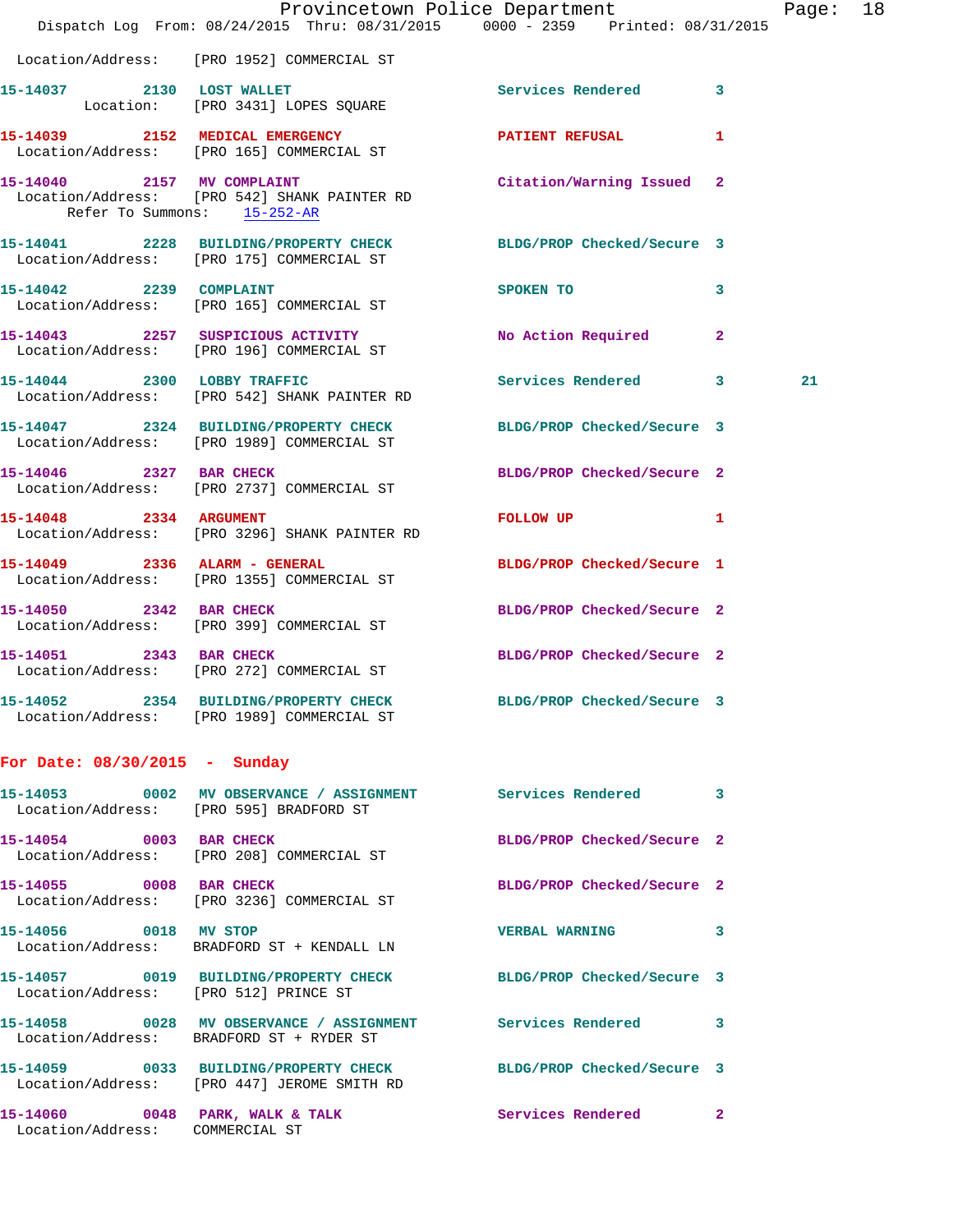Dispatch Log From: 08/24/2015 Thru: 08/31/2015 0000 - 2359 Printed: 08/31/2015

| 15-14061 0055 FOUND MAD.L.                                         | Location/Address: [PRO 542] SHANK PAINTER RD                                                                     | Services Rendered          | 3            |              |
|--------------------------------------------------------------------|------------------------------------------------------------------------------------------------------------------|----------------------------|--------------|--------------|
| 15-14062 0057 MV STOP                                              | Location/Address: BRADFORD ST + GOSNOLD ST                                                                       | <b>VERBAL WARNING</b>      | 3            |              |
|                                                                    | 15-14063 0146 ASSIST CITIZEN<br>Location/Address: [PRO 2052] COMMERCIAL ST                                       | SPOKEN TO                  | 3            |              |
|                                                                    | 15-14065 0206 NOISE COMPLAINT<br>Location/Address: [PRO 1261] COMMERCIAL ST                                      | SPOKEN TO                  | 3            |              |
|                                                                    | 15-14066 0229 BEACH PARTY<br>Location/Address: [PRO 433] RYDER ST EXT                                            | Services Rendered          | 1            |              |
| 15-14067 0302 LOST DOG/FOUND                                       | Location/Address: [PRO 2403] ATWOOD AVE                                                                          | Services Rendered          | $\mathbf{2}$ |              |
| 15-14068 0303 DISORDERLY                                           | Location/Address: [PRO 43] BRADFORD ST                                                                           | Services Rendered          | $\mathbf{2}$ |              |
|                                                                    | 15-14069 0438 DISTURBANCE<br>Location/Address: [PRO 1261] COMMERCIAL ST                                          | <b>Services Rendered</b>   | 1.           | $\mathbf{2}$ |
|                                                                    | 15-14070 0442 MEDICAL EMERGENCY<br>Location/Address: COMMERCIAL ST + CENTER ST                                   | <b>Services Rendered</b>   | 1            |              |
| Location/Address: [PRO 1662] PEARL ST                              | 15-14071 0457 MEDICAL EMERGENCY/LIFT ASSIST Services Rendered                                                    |                            | 1            |              |
|                                                                    | 15-14072 0551 MEDICAL EMERGENCY<br>Location/Address: [PRO 564] BAYBERRY AVE                                      | Transported to Hospital 1  |              |              |
|                                                                    | 15-14073 0615 BUILDING/PROPERTY CHECK<br>Location/Address: [PRO 519] RACE POINT RD                               | BLDG/PROP Checked/Secure 3 |              |              |
|                                                                    | 15-14074 0624 MEDICAL EMERGENCY<br>Location/Address: [PRO 3430] COMMERCIAL ST                                    | Transported to Hospital 1  |              |              |
| 15-14075 0713 MV HIT & RUN<br>Location/Address: [PRO 2513] ROUTE 6 |                                                                                                                  | FOLLOW UP                  | $\mathbf{2}$ |              |
| Location/Address: ROUTE 6                                          | 15-14076 0826 MV OBSERVANCE / ASSIGNMENT Services Rendered                                                       |                            | 3            |              |
| 15-14077 0833 MV STOP<br>Location/Address: [PRO 2521] ROUTE 6      |                                                                                                                  | <b>VERBAL WARNING</b>      | 3            |              |
|                                                                    | 15-14078 0926 BUILDING/PROPERTY CHECK BLDG/PROP Checked/Secure 3<br>Location/Address: [PRO 519] RACE POINT RD    |                            |              |              |
|                                                                    | 15-14079 0932 BUILDING/PROPERTY CHECK BLDG/PROP Checked/Secure 3<br>Location/Address: [PRO 2898] JEROME SMITH RD |                            |              |              |
| 15-14080 0942 BIKE GENERAL<br>Location/Address: [PRO 1029] OAK DR  |                                                                                                                  | Services Rendered          | $\mathbf{2}$ |              |
| 15-14081 0955 MV STOP                                              | Location/Address: [PRO 3004] BRADFORD ST                                                                         | <b>VERBAL WARNING</b>      | 3            |              |
| 15-14082 1010 LOST CA D.L.                                         | Location/Address: [PRO 542] SHANK PAINTER RD                                                                     | Services Rendered          | 3            |              |
|                                                                    | 15-14083 1027 MEDICAL EMERGENCY<br>Location/Address: [PRO 1953] COMMERCIAL ST                                    | Transported to Hospital    | $\mathbf{1}$ | $\mathbf{2}$ |
| Location: [TRU] PILGRIM LAKE                                       | 15-14084 1038 ASSIST AGENCY / MUTUAL AID Services Rendered                                                       |                            | 3            |              |
|                                                                    |                                                                                                                  |                            | 3            |              |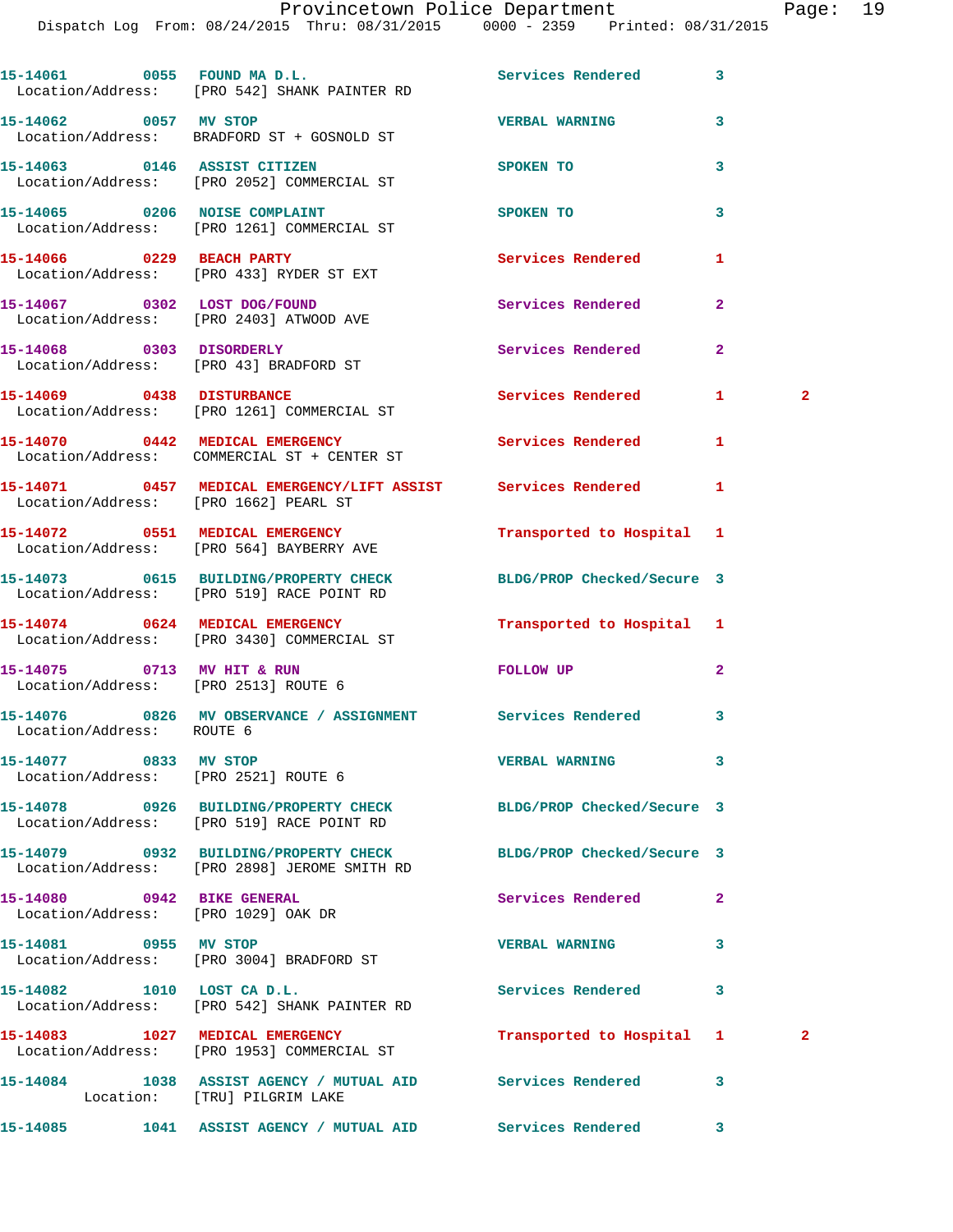|                         | Dispatch Log From: 08/24/2015 Thru: 08/31/2015 0000 - 2359 Printed: 08/31/2015                                 | Provincetown Police Department | P              |
|-------------------------|----------------------------------------------------------------------------------------------------------------|--------------------------------|----------------|
|                         |                                                                                                                |                                |                |
|                         | Location/Address: [PRO 1892] SHANK PAINTER RD                                                                  |                                |                |
|                         | 15-14086 1114 PARKING COMPLAINT / GENERAL GONE ON ARRIVAL<br>Location/Address: [PRO 125] COMMERCIAL ST         |                                | 3              |
|                         | 15-14087 1134 FOLLOW UP<br>Location/Address: [PRO 542] SHANK PAINTER RD                                        | <b>Services Rendered</b>       | $\mathbf{2}$   |
|                         | 15-14089 1158 FOLLOW UP/STOLEN PHONE Services Rendered<br>Location/Address: [PRO 542] SHANK PAINTER RD         |                                | $\overline{2}$ |
|                         | 15-14090 1354 FOUND MA LICENSE<br>Location/Address: RYDER ST + COMMERCIAL ST                                   | <b>Services Rendered</b>       | 3              |
|                         | 15-14091 1404 ATTENTION ALL PERSONEL Services Rendered                                                         |                                | 3              |
|                         | 15-14092 1522 MV ACCIDENT<br>Location/Address: PLEASANT ST + COMMERCIAL ST                                     | Services Rendered              | 1              |
|                         | 15-14093 1546 BUILDING/PROPERTY CHECK BLDG/PROP Checked/Secure 3<br>Location/Address: [PRO 3033] COMMERCIAL ST |                                |                |
|                         | 15-14094 1614 MV COMPLAINT<br>Location/Address: ROUTE 6 + SHANK PAINTER RD                                     | <b>Services Rendered</b>       | $\mathbf{2}$   |
|                         | 15-14095 1655 PARK, WALK & TALK<br>Location/Address: [PRO 175] COMMERCIAL ST                                   | No Action Required             | $\mathbf{2}$   |
|                         | 15-14096 1657 BUILDING/PROPERTY CHECK<br>Location/Address: [PRO 3033] COMMERCIAL ST                            | BLDG/PROP Checked/Secure 3     |                |
|                         | 15-14097 1658 BUILDING/PROPERTY CHECK<br>Location/Address: [PRO 175] COMMERCIAL ST                             | BLDG/PROP Checked/Secure 3     |                |
|                         | 15-14098 1658 BUILDING/PROPERTY CHECK<br>Location/Address: [PRO 182] COMMERCIAL ST                             | BLDG/PROP Checked/Secure 3     |                |
| 15-14099 1703 COMPLAINT | Location/Address: [PRO 542] SHANK PAINTER RD                                                                   | <b>Services Rendered</b>       | 3              |
|                         | 15-14100 1823 BUILDING/PROPERTY CHECK<br>Location/Address: [PRO 3033] COMMERCIAL ST                            | BLDG/PROP Checked/Secure 3     |                |
|                         | 15-14101 1825 PARKING COMPLAINT / GENERAL GONE ON ARRIVAL<br>Location/Address: [PRO 878] CONANT ST             |                                | 3              |
|                         | 15-14102 1830 FOUND CAPITAL ONE CARD Services Rendered<br>Location/Address: [PRO 542] SHANK PAINTER RD         |                                | 3              |
|                         | 15-14103 1832 COMPLAINT/NEIGHBORS<br>Location/Address: [PRO 3348] WEST VINE ST                                 | Services Rendered              | 3              |
|                         | 15-14104 1953 ALARM - FIRE<br>Location/Address: [PRO 527] RYDER ST EXT                                         | Services Rendered              | 1              |
| 15-14105 1955 MV STOP   | Location/Address: [PRO 43] BRADFORD ST                                                                         | <b>VERBAL WARNING</b>          | 3              |
| 15-14106 2003 MV STOP   | Location/Address: JOHNSON ST + BRADFORD ST                                                                     | <b>Services Rendered</b>       | 3              |
|                         | 15-14107 2008 FOUND TD BANK CARD<br>Location: [PRO 3431] LOPES SQUARE                                          | Services Rendered              | 3              |
|                         | 15-14108 2011 BUILDING/PROPERTY CHECK<br>Location/Address: [PRO 3033] COMMERCIAL ST                            | BLDG/PROP Checked/Secure 3     |                |
|                         | 15-14109 2038 LARCENY / BACKPACK<br>Location/Address: [PRO 2219] COMMERCIAL ST                                 | <b>Services Rendered</b>       | $\mathbf{2}$   |
| 15-14110 2039 MV STOP   |                                                                                                                | <b>VERBAL WARNING</b>          | $\mathbf{3}$   |

Page: 20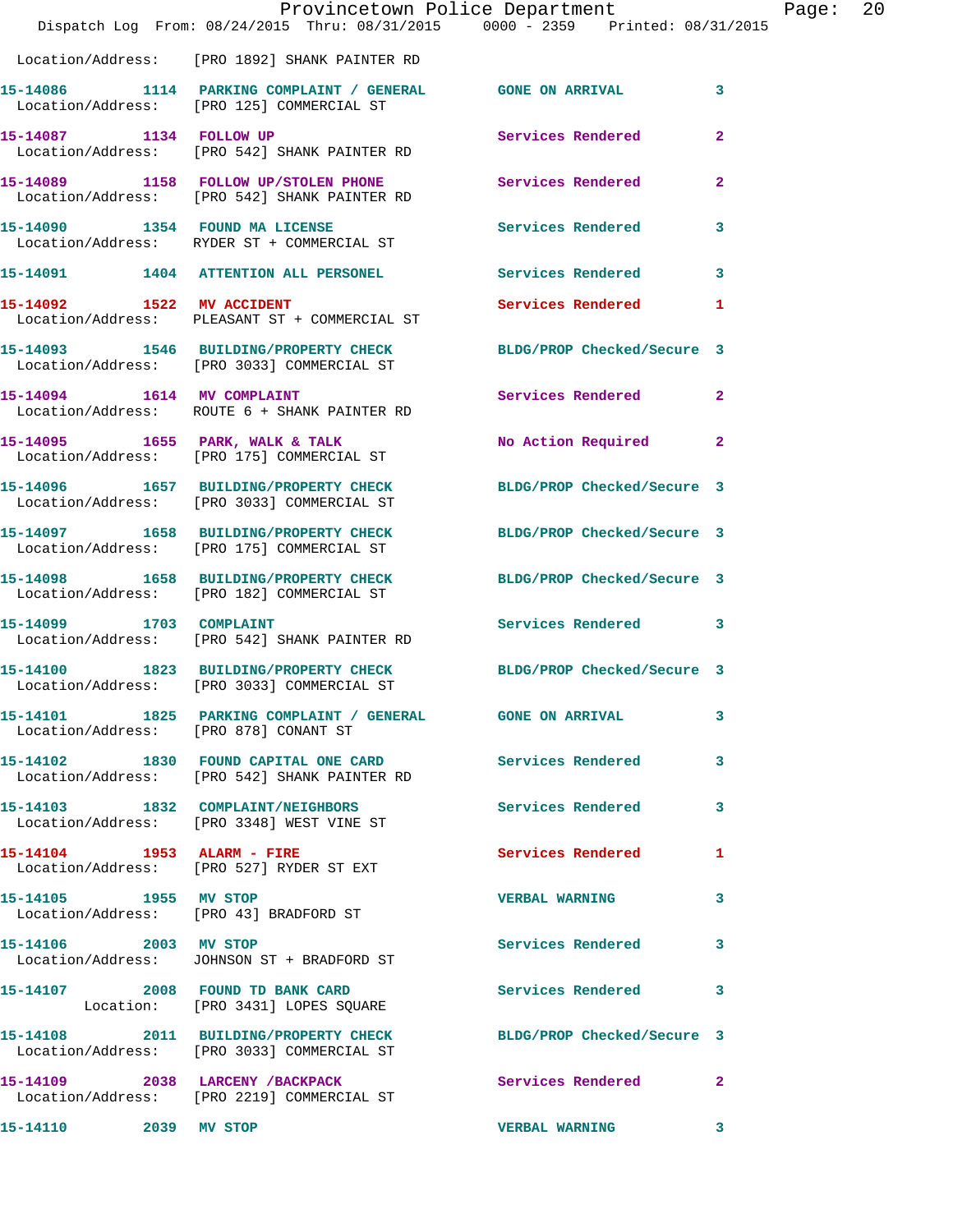|                                                           | Provincetown Police Department<br>Dispatch Log From: 08/24/2015 Thru: 08/31/2015 0000 - 2359 Printed: 08/31/2015 |                            |                |
|-----------------------------------------------------------|------------------------------------------------------------------------------------------------------------------|----------------------------|----------------|
|                                                           | Location/Address: RYDER ST + BRADFORD ST                                                                         |                            |                |
|                                                           | 15-14112 2047 MV COMPLAINT<br>Location/Address: ALDEN ST + BRADFORD ST                                           | Could Not Locate           | $\overline{2}$ |
|                                                           | 15-14113 2102 MEDICAL EMERGENCY<br>Location/Address: [PRO 3392] COMMERCIAL ST                                    | <b>PATIENT REFUSAL</b>     | 1              |
|                                                           | 15-14114 2123 BUILDING/PROPERTY CHECK<br>Location/Address: [PRO 3033] COMMERCIAL ST                              | BLDG/PROP Checked/Secure 3 |                |
| 15-14115 2142 TRESPASS<br>Location/Address: COMMERCIAL ST |                                                                                                                  | Services Rendered          | $\mathbf{2}$   |
| 15-14116 2205 MV STOP                                     | Location/Address: CARVER ST + COMMERCIAL ST                                                                      | <b>VERBAL WARNING</b>      | 3              |
|                                                           | 15-14117 2230 FOUND VISA/CHANGE PURSE Services Rendered<br>Location/Address: [PRO 37] BRADFORD ST                |                            | 3              |
|                                                           | 15-14118 2246 BUILDING/PROPERTY CHECK<br>Location/Address: [PRO 3033] COMMERCIAL ST                              | BLDG/PROP Checked/Secure 3 |                |
|                                                           | 15-14119 2316 ANIMAL CALL-LOOSE DOG<br>Location/Address: [PRO 539] SHANK PAINTER RD                              | Services Rendered          | $\mathbf{2}$   |
|                                                           | 15-14120 2332 BUILDING/PROPERTY CHECK<br>Location/Address: [PRO 1952] COMMERCIAL ST                              | BLDG/PROP Checked/Secure 3 |                |
|                                                           | 15-14121 2347 BUILDING/PROPERTY CHECK<br>Location/Address: [PRO 1638] COMMERCIAL ST                              | BLDG/PROP Checked/Secure 3 |                |
|                                                           | 15-14122 2348 BUILDING/PROPERTY CHECK<br>Location/Address: [PRO 3033] COMMERCIAL ST                              | BLDG/PROP Checked/Secure 3 |                |
| For Date: 08/31/2015 - Monday                             |                                                                                                                  |                            |                |
|                                                           | 15-14125 0020 LOBBY TRAFFIC<br>Location/Address: [PRO 542] SHANK PAINTER RD                                      | Services Rendered          | $\mathbf{2}$   |
|                                                           | 15-14126 0040 BUILDING/PROPERTY CHECK<br>Location/Address: [PRO 106] COMMERCIAL ST                               | BLDG/PROP Checked/Secure 3 |                |
|                                                           | 15-14127 0044 BUILDING/PROPERTY CHECK<br>Location/Address: [PRO 530] SHANK PAINTER RD                            | BLDG/PROP Checked/Secure 3 |                |
|                                                           | 15-14128 0118 BUILDING/PROPERTY CHECK<br>Location/Address: [PRO 3033] COMMERCIAL ST                              | BLDG/PROP Checked/Secure 3 |                |
|                                                           | 15-14130  0121 MV OBSERVANCE / ASSIGNMENT Services Rendered<br>Location/Address: HOWLAND ST + BRADFORD ST        |                            | 3              |
|                                                           | 15-14131 0143 NOISE COMPLAINT<br>Location/Address: [PRO 395] COMMERCIAL ST                                       | <b>GONE ON ARRIVAL</b>     | 3              |
| 15-14132 0149 COMPLAINT                                   | Location/Address: [PRO 165] COMMERCIAL ST                                                                        | <b>GONE ON ARRIVAL</b>     | 3.             |
|                                                           | 15-14133 0214 BUILDING/PROPERTY CHECK<br>Location/Address: [PRO 3033] COMMERCIAL ST                              | BLDG/PROP Checked/Secure 3 |                |
|                                                           | 15-14134 0339 BUILDING/PROPERTY CHECK BLDG/PROP Checked/Secure 3<br>Location/Address: [PRO 3033] COMMERCIAL ST   |                            |                |
|                                                           | 15-14135 0446 BUILDING/PROPERTY CHECK<br>Location/Address: [PRO 3033] COMMERCIAL ST                              | BLDG/PROP Checked/Secure 3 |                |
|                                                           | 15-14136 0544 BUILDING/PROPERTY CHECK<br>Location/Address: [PRO 3033] COMMERCIAL ST                              | BLDG/PROP Checked/Secure 3 |                |

Page: 21